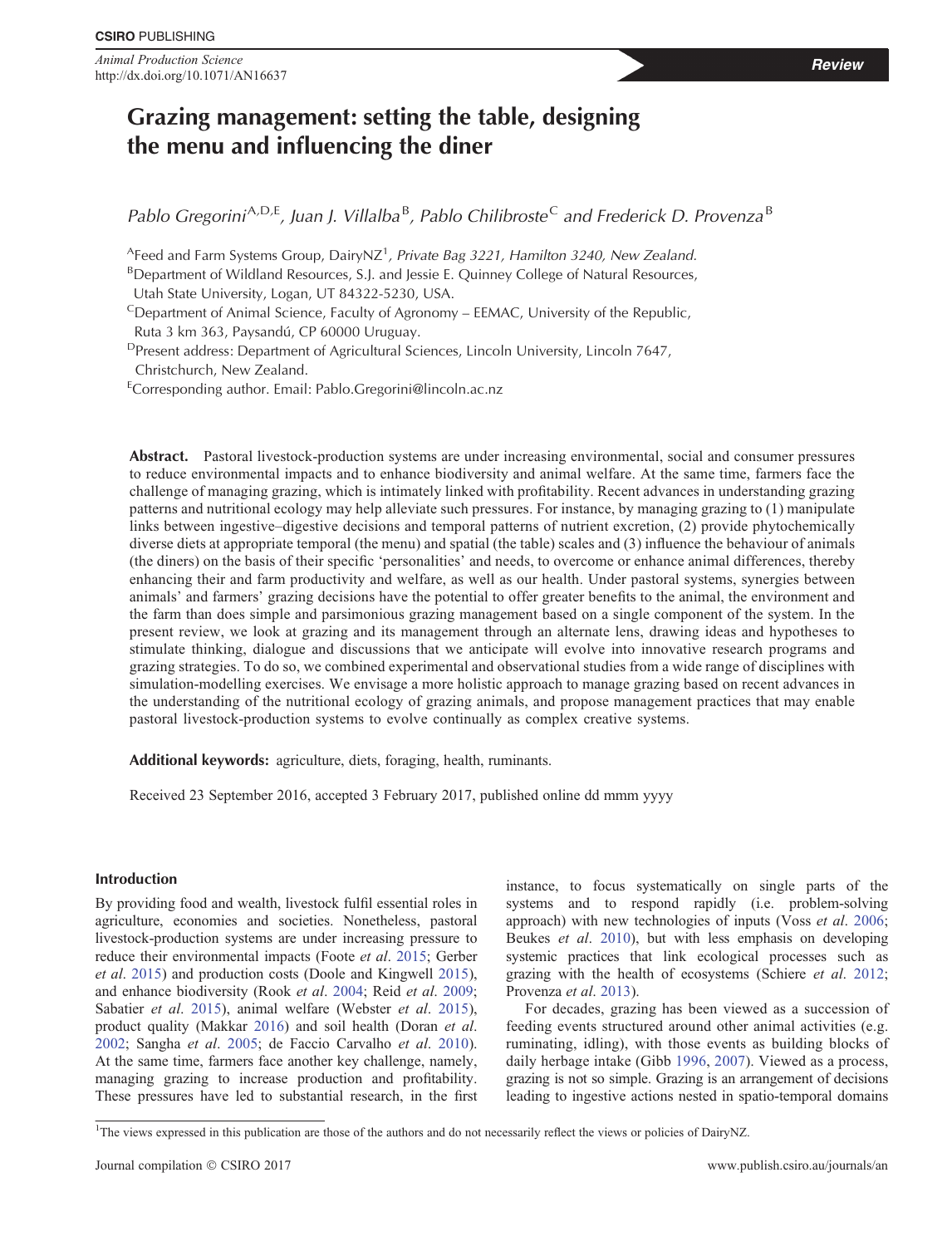(Senft et al. [1987\)](#page-19-0). These decisions include trade-offs affecting short-term behavioural and physiological (ingestive and digestive) tactics (from a bite to a meal) and mid-term strategies (meal arrangements) as the means by which animals acquire energy and meet needs for nutrients, medicines and comfort (Gregorini [2011](#page-16-0); Gregorini et al. [2015](#page-16-0)a). The spatio-temporal domain delimits the dimension at which these decisions are observed and can be managed (Laca [2009;](#page-17-0) Larson-Praplan et al. [2015](#page-17-0)). Farmers' grazing-management decisions set the context (i.e. the table and menus), and thereby modulate the animal's grazing, production and well being. Under pastoral livestock-production systems, some synergies between animals' grazing and farmers' grazingmanagement decisions have the potential to offer greater benefits to the animal, the farm and the environment than do simple and parsimonious grazing-management approaches based on managing a single component of the system, including factors such as the sward, or cow or soil.

Within this conceptual framework, recent advances in understanding grazing patterns and nutritional ecology of ruminants may help alleviate some of the societal pressures pastoral livestock-production systems are experiencing. For instance, by managing grazing to (1) manipulate links between ingestive–digestive decisions and temporal patterns of nutrient excretion (e.g. urine nitrogen (N; Betteridge *et al.*) [2013;](#page-14-0) Clark et al. [2010](#page-15-0)b), (2) provide chemically diverse diets at meaningful temporal and spatial scales to improve animal welfare, health and production (Villalba et al. [2009](#page-20-0),  $2015b$  $2015b$ , (3) influence behaviour of animals based on their specific personalities and emotions to overcome or use those animal differences productively (Sih and Bell [2008](#page-19-0); Searle et al. [2010](#page-19-0); Koolhaas and Van Reenen [2016](#page-17-0)), (4) alter animal reward systems, metabolic homeostasis and decisions (Ginane et al. [2015](#page-16-0)) and (5) use transgenerational links between livestock and foodscapes (Provenza et al. [2015](#page-18-0)a, [2015](#page-18-0)b). All these interventions suggest new concepts and possible ways to design feeding circuits (tables) and diets (menus) that will motivate cows' (diners) feeding and dietary diversity (Meuret and Provenza [2015](#page-18-0)a).

'Grazing', as a descriptive noun, locates 'cows' within a particular part of the landscape, namely, the grasslands and pastures where they graze or are grazed (Gregorini [2015\)](#page-16-0). Our objective is to deal with the active and passive voices of the verb graze, since managing grazing allows us to think about how to set the table by creating functional foodscapes, design goal-oriented 'menus', and thus influence the 'diner's' decisions to enable natural processes to enhance farms and the landscape we all inhabit. In the present review, we view grazing and its management through an alternate lens, drawing ideas and hypotheses to stimulate thinking, dialogue and discussions that we anticipate will evolve into innovative research programs and grazing practices. To do so, we have compiled and combined experimental and observational studies from a wide range of disciplines with simulationmodelling exercises. We envisage a more holistic approach to manage grazing on the basis of recent advances in the understanding of the nutritional ecology of grazing animals, and propose management practices that may enable pastoral livestock-production systems to continually evolve as complex creative systems (Provenza et al. [2013\)](#page-18-0).

# Ingestive–digestive and excretion decisions: the missing link?

In a review of behavioural adaptations of dairy cows to changes in grazing management, Chilibroste et al. ([2015](#page-15-0)) concluded that most of the available information focusing on short-term ingestive responses (i.e. herbage intake rate) lacked essential links with post-ingestive behaviours such as rumen function and excretion. In this section, we focus on some of these gaps and pose some hypotheses.

# Mastication, a critical link between ingestion and digestion

Mastication of ingesta determines the physical characteristics of the bolus to be swallowed, most importantly the particle-size distribution (Bailey and Balch [1961](#page-14-0); Prinz and Lucas [1997](#page-18-0)). That, in turn, influences the rate of digestion kinetics and nutrient availability in the rumen, as well as rumen fill (Chilibroste et al. [1998;](#page-15-0) Poppi et al. [2000\)](#page-18-0), both being important post-ingestive signals in the control of food selection and intake. Mastication initiates the release of soluble cell contents, with a wide range  $(25-70%)$  of release values reported in the literature (Hogan *et al.*) [1985;](#page-17-0) McLeod and Minson [1988](#page-18-0); Waghorn et al. [1989](#page-20-0)). This variability relates to plant species, animal features and intake rate, as oral processing and mastication both influence shortterm intake rate (Wilson and Kennedy [1996](#page-20-0)). Particle size in the bolus increases with intake rate, which varies within and between meals (Bailey and Balch [1961\)](#page-14-0). The latter is illustrated in Fig. [1](#page-2-0). The effect of mastication on availability of nutrients for rumen microbes, and ultimately for the host animal, has been described in two mechanistic and dynamic models of grazing dairy cattle, CTR Dairy and MINDY (Chilibroste et al. [2008;](#page-15-0) Gregorini et al. [2013](#page-16-0)a). However, these masticatory effects have yet to be seriously considered in more empirical approaches as a lever for grazing management (see Boudon and Peyraud [2001](#page-14-0); and Boudon et al. [2006\)](#page-14-0).

## Mastication and holding capacity of the rumen influence meal grazing dynamics

Under certain conditions, such as, strip-grazing on swards with high herbage availability and accessibility, grazing cattle with high nutrient demand or hunger can ingest large volumes of herbage quickly, but they seem unable to pack it properly in the rumen (Chilibroste et al. [2005\)](#page-15-0). This limited capacity to pack big volumes of rapidly ingested and poorly masticated ingesta creates a filling sensation even at low rumen DM digesta contents (Thiago [1988](#page-19-0); Gregorini et al. [2009](#page-16-0)b). This, in turn, helps explain premature cessation of intensive grazing bouts, and within-meal changes in ingestive behaviour including bite features, mastication rates and foraging velocities (Gregorini et al. [2007](#page-16-0)). Poorly masticated ingesta leads, in turn, to longer pseudo-rumination events and delays proper rumination of digesta, which accounts for delays in particle-size reduction in the rumen (Spalinger et al. [1986](#page-19-0)). Collectively, these factors conspire to make it more difficult for a cow to begin ruminating recently ingested lush herbage. 'She' is less able to regurgitate a bolus from a rumen mat without stratification, with a low density of big, slightly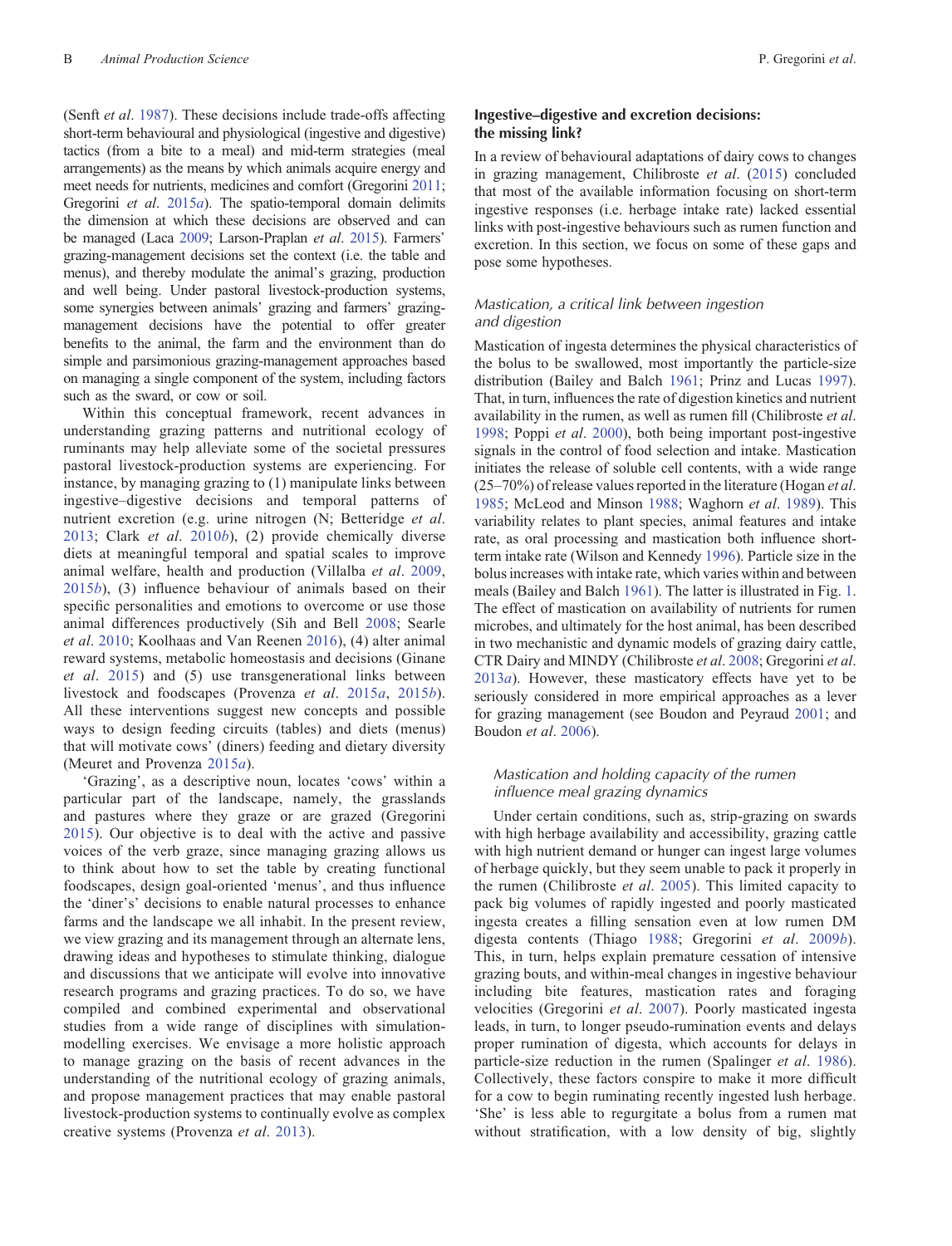<span id="page-2-0"></span>

Fig. 1. MINDY (see definition below) outputs on the effect of pasture restriction on fasted (20 h) versus non-fasted grazing patterns, herbage-intake rate, bolus particle-size distribution, rumen function, plasma urea nitrogen (N) and N load onto pasture. MINDY is a mechanistic and dynamic model of a dairy cow representing diurnal patterns of ingestion, digestion and metabolism, excretion and production based on explicit relationships among direct and indirect controls of motivation to feed (Gregorini et al. [2013](#page-16-0)a, [2015](#page-16-0)b). For this simulation, MINDY was initialised as a 500 kg Holstein–Friesian cow (150 days in milk) grazing a ryegrass-based sward. Non-fasted versus fasted respectively: milk yield (kg/day), 22.2, 19; herbage DM intake (kg/day), 15, 11.1; grazing time (min), 403, 201; urinary N excretion (g/day), 254, 242; mean urinary N, (g/L), 9.1, 7.8; urine volume (L), 28, 31; methane (CH4) emissions (g/day), 330, 250; CH<sub>4</sub> yield (g/kg DM intake), 22, 22.6; foraging energy expenditure (MJ/day) 16, 9.4. Note: Fajardo et al. [\(2015](#page-15-0)) reported that fasted (13 h) dairy cows had no difference in milk production and composition, despite a reduced herbage DM intake, arguing that fasted cows had less energy expenditure than did non-fasted cows, which walked 3.4 km less than the fasted ones. Nowadays, large grazing herds (800–1000 cow) are common in Australasia and South America, with walking requirements more than 4–6 km/day. At this level, minimal reductions of walking distances while grazing may have a beneficial impact on production.

broken, tough and pliable particles in a rumen with high water content (Deswysen and Ehrlein [1979\)](#page-15-0). Ultimately, poor mastication and improper packing of ingesta lead to longer retention times of digesta in the rumen and, thereby, non-glucogenic and methanogenic rumen fermentation patterns, and reduce energy utilisation for productive purposes and increase environmental impact.

#### Hunger management for short and intensive meals

The length of inter-meal intervals determines hunger level, which influences the diner's feeding motivation and expectations of the next meal (Forbes and Gregorini [2015](#page-16-0)). The latter modulates the dynamics of ingestive tactics such as mastication and then, intake rate, and, consequently, digestive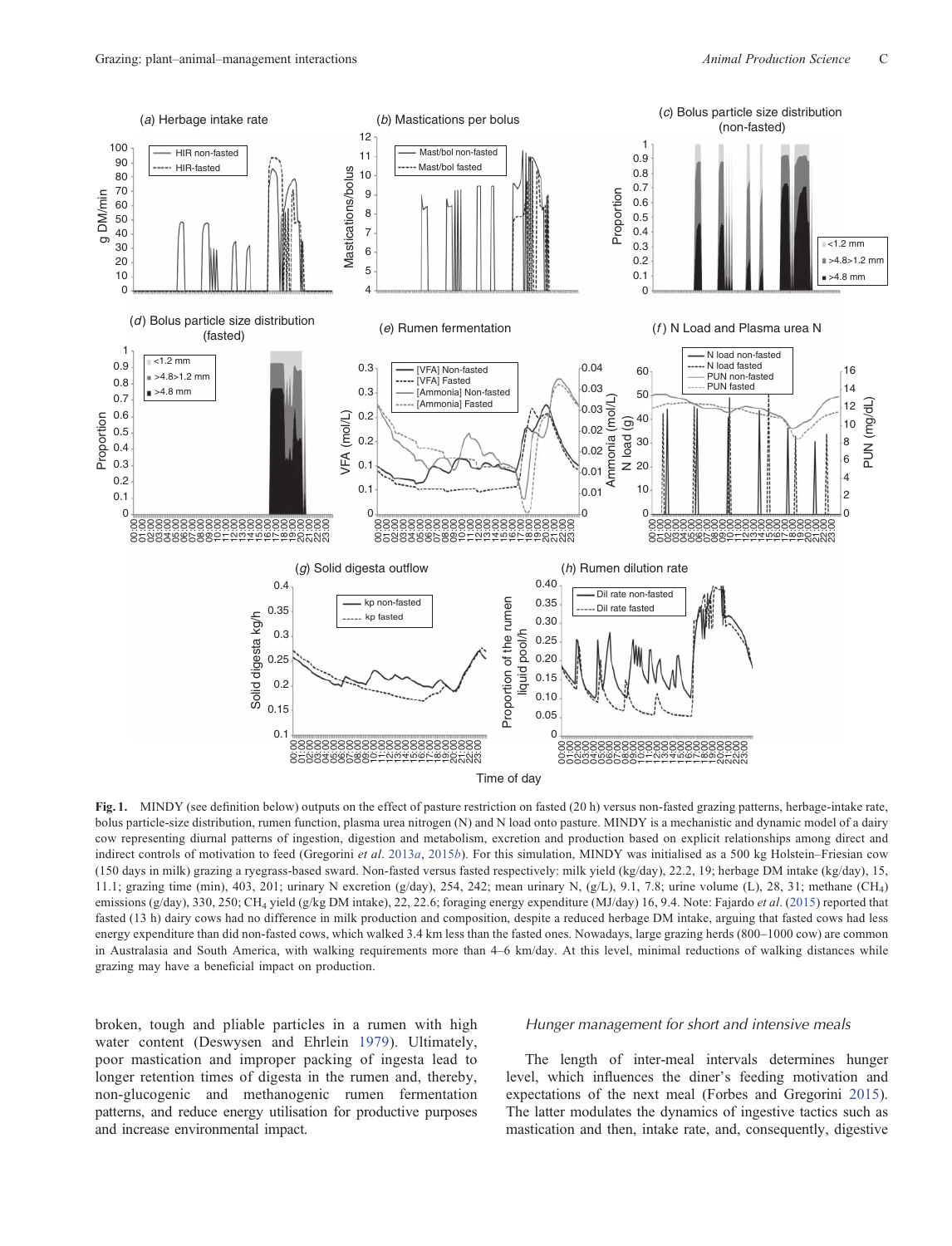<span id="page-3-0"></span>patterns within and between meals (Greenwood and Demment [1988;](#page-16-0) Chilibroste et al. [2007](#page-15-0); Gregorini [2011\)](#page-16-0). Longer inter-meal intervals increase herbage-intake rate, which reduces DM, organic matter and neutral detergent fibre rumen pools and the ratio between solid and liquid fractions, as well as the major volatile fatty acid pool sizes. Collectively, these factors can delay the availability of rapidly fermentable substrate (Chilibroste et al. [1997](#page-15-0), [1998](#page-15-0)).

If sward conditions allow (see Chilibroste et al. [2007\)](#page-15-0), hungry cattle can eat the majority of their DM intake (DMI) quickly. Fasted dairy cows grazing on swards with high herbage availability and accessibility can consume over 85% of their daily herbage DMI in less than 4 h, only using ~40% or less of the grazing time spent by their non-fasted counterparts, (Chilibroste et al. [2007;](#page-15-0) Gregorini et al. [2009](#page-16-0)a; Mattiauda et al. [2013](#page-17-0)). Compared with non-fasted cows, fasted cows have greater bite and intake rates, and a longer stride length; they walk and eat faster and explore smaller areas while grazing (Gregorini et al. [2011\)](#page-16-0), all of which increase grazing efficiency and reduce grazing energy expenditure (Fig. [1](#page-2-0)). Similar grazing patterns have been observed in fasted beef cattle (Gregorini et al. [2007](#page-16-0),  $2008a$  $2008a$ ). These findings led Chilibroste *et al.*  $(2007, 2015)$  $(2007, 2015)$  $(2007, 2015)$  $(2007, 2015)$  to propose hunger management through the length of the inter-meal intervals as a way to design effective grazing strategies to increase and/or alter nutrient supply to and production from lactating dairy cattle.

Interest in this type of management is also reflected in the increasing use of stand-off periods that restrict time at pasture. Restricting time at pasture diminishes environmental impacts by reducing urinary N loaded onto pastures and, as a consequence, N leaching (Clark et al. [2010](#page-15-0)a; Shepherd et al. [2016](#page-19-0)). Nitrogen utilisation by dairy cows grazing on temperate swards rarely exceeds 30% (Castillo et al. [2001\)](#page-14-0), meaning that at least 70% of the N ingested is excreted, mainly (over 60%) in urine (Kebreab et al. [2001;](#page-17-0) Gregorini et al. [2010](#page-16-0)). In grazing systems, ~82% of the urinary N is discharged onto pastures (Oudshoorn *et al.* [2008](#page-18-0); Clark *et al.* [2010](#page-15-0)*a*) and ~30% is leached and 2% transformed to nitrous oxide (IPCC [2006\)](#page-17-0). These leachate and gas emissions confirm the need to respond to this pressure. Restricting the access to pasture to only 8 h per day between morning and afternoon milking reduced urine volume deposited onto it by 56% (Clark et al. [2010](#page-15-0)a), and restricting access to pasture between milkings reduced urinary N loaded onto pastures by 36.5% (Shepherd et al. [2016](#page-19-0)).

Hungry cattle swallow boli with larger particles and retain the digesta in the rumen longer (Greenwood and Demment [1988](#page-16-0)). Longer retention of digesta in the rumen favours methanogenesis (Janssen [2010](#page-17-0)b). At similar daily herbage intakes, fasted beef heifers had a slower ruminal dilution and particle passage rate, and a longer liquid and solid turnover than did their non-fasted counterparts (Gregorini et al. [2008](#page-16-0)a). Unfortunately, there is little quantitative information on the effect of adaptive (hunger influenced) mastication dynamics on rumen digesta outflow in grazing dairy cows. Figure [1](#page-2-0) presents some model outputs to illustrate this case in the context of grazing dairy cows. So, are stand-off and fasting periods a bad practice?

Conversely, a longer rumen retention time increases rumen organic matter and fibre digestion, (Poppi et al. [2000\)](#page-18-0). Cellulose and hemicellulose are the cheapest nutrient sources in pastoral

systems. Moreover, as reported by Gregorini et al. ([2008](#page-16-0)a), fasted cattle have a lower average concentration of ammonia in the rumen than do non-fasted cattle. Rumen ammonia is intimately related to plasma urea and urinary N concentration and excretion (Maltz and Silanikove [1996;](#page-17-0) Bannink et al. [1999](#page-14-0)). Small increments of methane (CH4) yield as a result of carbohydrate fermentation in the rumen can be easily offset by reductions in urinary N and subsequent nitrous oxide emissions (Dijkstra et al. [2013\)](#page-15-0). So, how bad are stand-off practices?

Hunger management through manipulation of inter-meal intervals allows managers to set available grazing times, and influence short-term meal ingestive–digestive strategies, such as compensatory reductions of mastication, to increase herbageintake rate (Chilibroste et al. [2007](#page-15-0)) or increments in retention time of digesta in the rumen (Gregorini *et al.* [2012](#page-16-0)). Moreover, it allows managers to locate short- and intensive-grazing meals in time and space, thus influencing the diner's expectations about particular foods in subsequent meals, helping with the design of feeding circuits and menus (as discussed below). Chemical and biomechanical characteristics of herbages change throughout the day, with an increase in feeding value from dawn to dusk. Such changes in herbage nutritive characteristics are reflected in rumen function and nutrient supply from different meals within the day (Gregorini et al. [2008](#page-16-0)b; Gregorini [2012](#page-16-0)). On the basis of this information, it seems logical to influence the linkages between herbage ingestion and rumen digestion to alter the dynamics of nutrient supply to 'the diner' and, thereby, 'manipulate' animal production (Chilibroste et al. [2007](#page-15-0)).

Last, but not least, we hypothesise that influencing ingestion patterns through grazing management (e.g. simple alterations of timing of pasture and fasting-period allocation) may reduce



Fig. 2. MINDY (for definition, see Fig. [1;](#page-2-0) for this simulation MINDY was initialised as a 500 kg Holstein-Friesian cow (200 days in milk) grazing a ryegrass-based sward) outputs on the effect of timing of pasture allocation (AM versus PM, after morning or afternoon milking respectively) on diurnal urination pattern, daily urinary nitrogen (N) excretion and methane (CH<sub>4</sub>) yield and emissions. N load = volume  $(L) \times [N]$  (g/L) of each urination. The size of the bubble represents the volume of each urination. Daily urinary N excretion (g/day): 292 versus 271 for AM and PM respectively. N loaded (% of total N excreted in urine) on non-pasture surfaces (milking shed and races): 17 versus 22 for AM and PM respectively. CH<sub>4</sub> yield ( $g/day$ ): 21.5 versus 19.8 for AM and PM respectively.  $CH_4$  emission: 326 versus 290 for AM and PM respectively.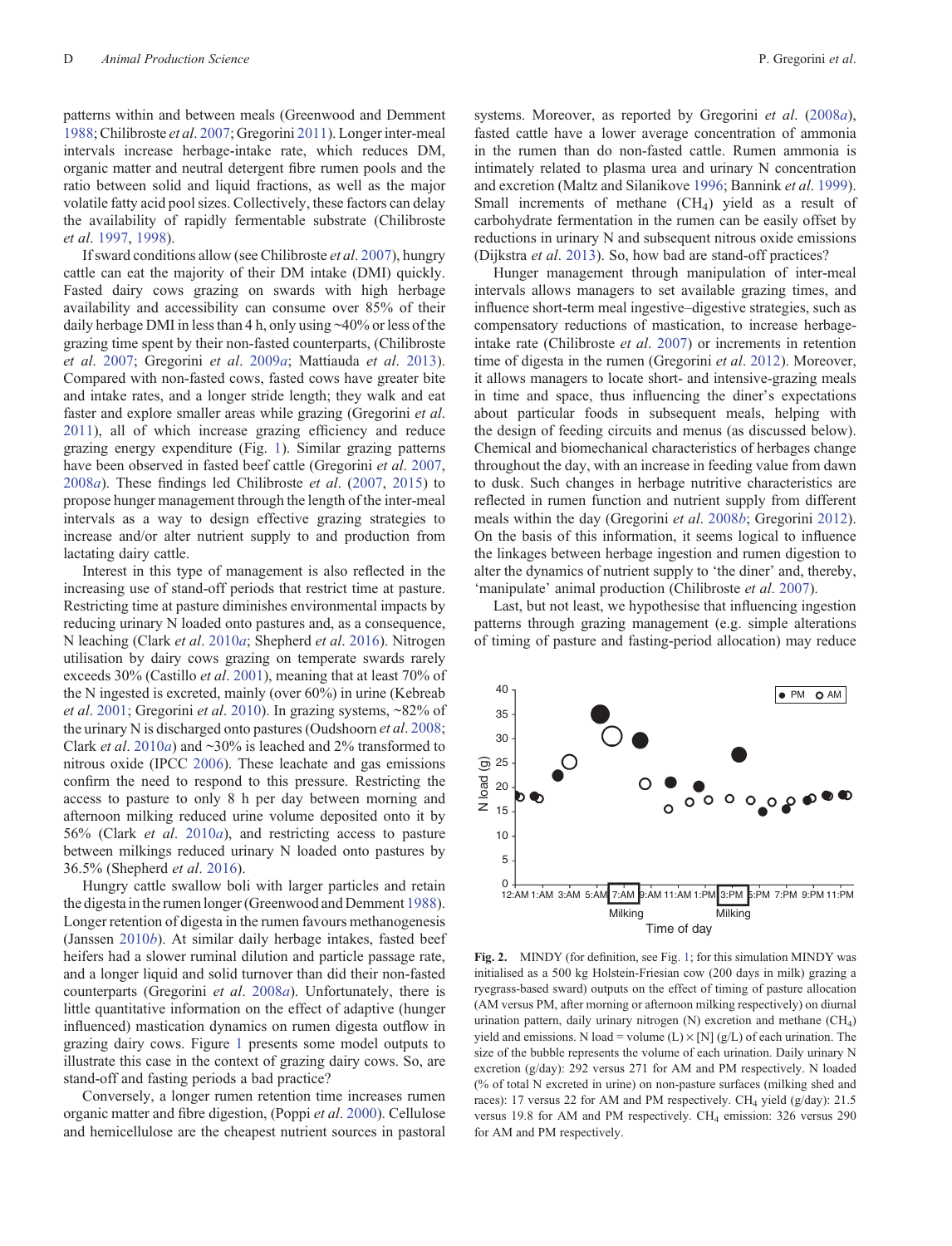environmental impact by altering urine excretion patterns, as illustrated in the model (MINDY) simulations presented in Figs. 1 [and](#page-3-0) 2, and supported by Clark *et al.*  $(2010a)$  $(2010a)$  and Shepherd et al. ([2016\)](#page-19-0). Ultimately, this influence would provide the opportunity to influence where, when and what the diner is going to design toilettes and urinate.

# Grazing personalities and manipulating individual diner's emotions

Nobody who has worked with cattle questions the significant variations in how they behave. No two individuals will react in the same way to a challenge, from novel feeds, to changes in management, to foraging at the same pasture. These 'individualities' have driven decades of research regarding their biological significance for behaviour, physiology and animal welfare in the fields of ecology, evolutionary biology and ethology. However, the view of individual variation as a nuisance has led animal-production experimentation (Koolhaas et al. [2010;](#page-17-0) Koolhaas and Van Reenen [2016](#page-17-0)) to overlook the implications for management. Nonetheless, individual animal differences in wild and domestic ruminants have spurred interest in the implications for range management and landscape protection (Searle et al. [2010\)](#page-19-0). Here, we use the functionality of some morpho-physiological mechanisms underlying individual differences, animal personalities and emotional elements to help us think about and design functional grazing-management practices that alleviate some of the current pressures on livestockproduction systems.

## Different animals: the cow versus the moose

Individual differences are driven by inherited (morphology (forms), physiology (function), and personalities) and acquired (learned) behavioural mechanisms. The most apparent individual variation relates to morphological and physiological differences in breed, sex, age and 'type of animal', which set animals' different coping capacities to acquire (Searle et al. [2010](#page-19-0)), digest and excrete nutrients. Although less apparent, changes in form, function and behaviour, enabled by epigenetic expression, allow animals to continually evolve as environments change (Provenza et al. [2015](#page-18-0)a, [2015](#page-18-0)b).

# Animal type

Digestive differences among and within different ruminants have been framed in the concept of cow and moose type of animal (Clauss and Lechner-Doll [2001](#page-15-0); Clauss et al. [2010](#page-15-0)). These differences, natural or created (see Distel and Provenza ([1991;](#page-15-0) Distel et al. [1994\)](#page-15-0) lead to distinct retention times of digesta in the rumen, and thereby rumen function (Clauss et al. [2010](#page-15-0); Janssen [2010](#page-17-0)a).

Moose-type animals present narrower dental arcades and shorter muzzles. Cow-type animals have deeper mandibles, shorter molar tooth row and narrower palate. As a result, forage particle sizes swallowed by cow-type animals on a similar sward and displaying comparable internal state (i.e. hunger) are smaller (Lentle and Janssen [2008](#page-17-0)). Moreover, moose-type animals have greater intake rates, and smaller rumen capacity and rumen mat than do cow-type animals (Clauss et al. [2008\)](#page-15-0). The best grazing strategy for moose-type animals to increase nutrient intake and absorption seems then to be achieving a short retention time of digesta in the rumen (van Wieren [1995\)](#page-20-0). This strategy may reduce  $CH<sub>4</sub>$  yield (g/kg DMI; Janssen  $2010a$  $2010a$ ), as supported by the comparatively lower CH<sub>4</sub> yield for moose-type than for cow-type animals reported by Johnson and Ward [\(1996](#page-17-0)) and Goopy et al. [\(2014\)](#page-16-0), who reported marked differences in rumen form and function of sheep selected for differential  $CH_4$  yield. Sheep with low  $CH_4$ yield had smaller rumen volume, shorter mean retention time

From these insights, we can ask the following question: can we characterise and select for moose-type animals within our cow herds. If so, how can we manage *cow* grazing to mimic *moose* rumen functionto reduce methanogenesis? Atentative and simple grazing alternative would be to increase herbage allowance, since it would increase leaf proportion in the diet and potentially make cows emit less CH4. But, how good is that? Is there any tradeoff? To illustrate tentative answers to these questions, we used MINDY to simulate the effect of herbage allowance on milk production, DMI, rumen function and urinary N excretion (Fig. [3](#page-5-0)).

of solid and liquid digesta, lower amount of rumen particulate content, more clearly demarcated rumen gas and liquid phases,

and an 'absence' of ruminal mat.

In a temperate grass-based sward, increments in herbage allowance would increase leaf proportion in the diet, herbage DM and N intake, and reduce rumen retention time and subsequent CH4 yield. Therefore, and on the basis of outputs from MINDY (Fig. [3](#page-5-0)), cows grazed with greater herbage allowance would emit less CH4. However, urinary N excretion would increase. The trade-off between CH<sub>4</sub> emission and urinary N excretion is always present (Gregorini et al. [2016](#page-16-0)). Increments in herbage allowance, as shown in Fig. [3,](#page-5-0) reduce rumen digestion efficiency of fibre, the cheapest source of nutrient in pastoral systems. How efficient are we then by selecting for or grazing as *moose*? At high herbage allowance, the key would be to think of grazing-management strategies to reduce herbage-intake rates, and, thereby, rapid inflows of N to the rumen. Reductions of intake rate also stimulate ingestive m[a](#page-2-0)stication (see Fig.  $1a, b$ ). Increasing mastication during ingestion increases rumen fermentation, but also accelerates digesta outflow from the rumen. Alternatively, or complementarily, supplementation with forages or feeds containing tannins appears to be an option. Also, moderate differential feeding of energy concentrates to particular individuals may reduce and dilute N intake herbage intake rate (Gregorini et al. [2015](#page-16-0)b, [2016](#page-16-0)) and, potentially, CH<sub>4</sub> yield. Further research is needed to test the last premise.

# Age

Tooth effectiveness, which influences particle-size reduction of ingesta, is related to animal age (i.e. tooth wearing; Pérez-Barbería and Gordon [1998\)](#page-18-0). Tooth effectiveness increases with age until maturity. Increasing the number of mastications per mouthfull is one strategy to maintain masticatory efficiency. However, for a cow, maintaining intake rate is a priority and mastication efficiency decreases with age, leading to ingestion of larger particles. If the goal is to maintain the level of intake, do old animals purposely increase digesta outflow rate, as observed in red deer (Pérez-Barbería and Gordon [1998](#page-18-0)), or do they opt for a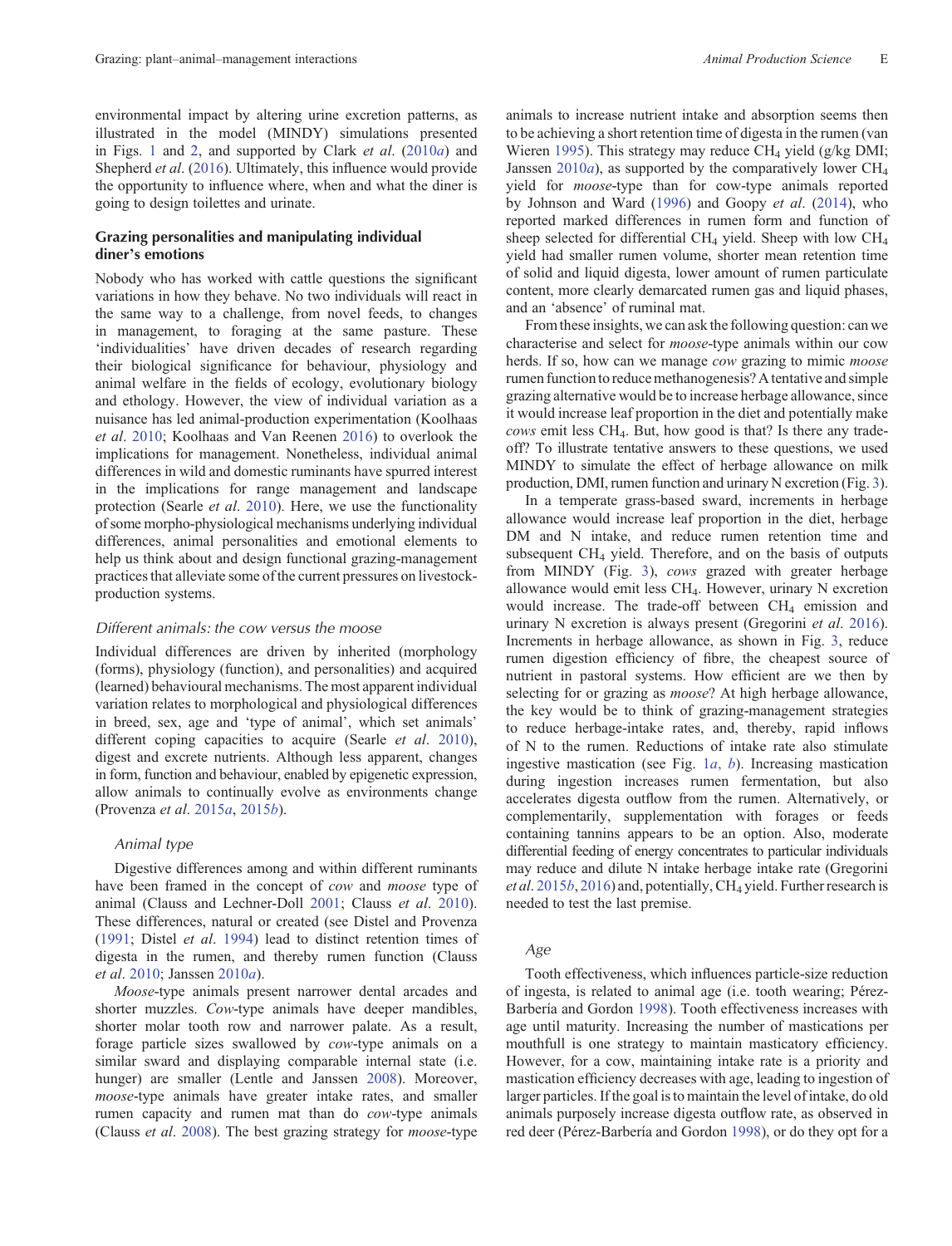<span id="page-5-0"></span>

Fig. 3. MINDY (for definition, see Fig. [1;](#page-2-0) for this simulation MINDY was initialised as a 500 kg Holstein-Friesian cow (150 days in milk) grazing a ryegrass-based sward) outputs on the effect of herbage allowance (kg DM above ground/cow per day) on (a) rumen digesta outflow, (b) rumen digestibility, (c) methane yield and urinary nitrogen excretion and (d) herbage DM intake and milk yield.

longer rumen retention time and more efficient digestion? Both lead to differences in methanogenesis. Fasted dairy cows ruminate for less time per unit of intake (Gregorini [2012\)](#page-16-0), and both the total number of chews and the time spent chewing per rumination bolus increase with cow age (Gregorini et al. [2013](#page-16-0)b; Grandl et al. [2016](#page-16-0)b). Rumination is voluntary, and cows regulate rumination in an attempt to increase or reduce rumen retention time (Wilson and Kennedy [1996](#page-20-0)). Thus, less but more intensive rumination time seems to be a strategy of 'the old' to increase digestion efficiency. Is that enough? It may not be. Methane yields in dairy cows grazing the same sward increases  $(8\%)$  with age (Grandl *et al.* [2016](#page-16-0)*a*). On the same diet, sheep less than 1 year old have a lower  $(20\%)$  CH<sub>4</sub> yield than do adult sheep (Lassey et al. [2001;](#page-17-0) Ulyatt et al. [2005\)](#page-20-0). Agerelated changes such as the reduction of mastication efficiency and increase in digesta particle size have been also reported for other ruminants such as reindeer (Veiberg et al. [2007\)](#page-20-0), and monogastrics such as humans (Helkimo et al. [1978](#page-17-0)) and rats. Colon methanogenesis and  $CH<sub>4</sub>$  concentration in breath both increase with rat age (Stephen et al. [1986;](#page-19-0) Maczulak et al. [1989](#page-17-0); Fernandes et al. [2000](#page-15-0)).

Young animals forage more selectively than do older ones (Cazcarra and Petit [1995](#page-15-0); Rook et al. [2004](#page-19-0)), owing to different metabolic demands (Rook *et al.* [2004\)](#page-19-0). The young eat more leaf than do older peers (Lazo and Soriguer [1993;](#page-17-0) Cazcarra and Petit [1995\)](#page-15-0), and they have a greater step rate with fewer bites per step while they are eating (Lazo and Soriguer [1993](#page-17-0)). In addition, they have greater masticatory effectiveness (Pérez-Barbería and Gordon [1998](#page-18-0)). So, if they eat more nutritious and easily comminuted plant parts, their digesta should ferment and flow out faster from the rumen, reducing CH4 yield, as found with young sheep (Graham [1980\)](#page-16-0), cattle (Molano et al. [2003\)](#page-18-0) and deer (Swainson et al. [2007](#page-19-0)).

Should we get rid of 'the old' cow sooner? From the CH4 viewpoint, replacements are expensive, including two CH4 producing and unproductive years (Beukes et al. [2010](#page-14-0); Grandl et al. [2016](#page-16-0)a). From a farm-level bio-economic efficiency, to cull old cows for only this reason is not likely to be a costeffective option. Then, how should we graze 'the old' to help them produce less CH4? Let us look at the pioneering work of Stobbs ([1978\)](#page-19-0) on 'leaders and followers'. Milk from leader cows had a greater percentage of non-fat solids and protein, and a lower 'butterfat' percentage, indicating that their rumen fermentation pattern was more glucogenic with greater potential reduction in the digesta retention time; that is, they were less methanogenic. Therefore, one alternative to 'help the old' may be to make them 'lead' (also, see Fig. 3). The question here is how expensive is the penalty for the 'young followers of the old'? Could differential supplementation and 'current herdsegmentation managements' be an option to mediate the penalty?

## Different personalities

Individual variation of certain processes seems to be clustered in behavioural syndromes (Sih et al. [2004](#page-19-0); Searle et al. [2010](#page-19-0)). Behavioural syndromes are sets of correlated decisions and ensuing actions consistent across contexts, which give rise to 'personalities' (Boissy and Erhard [2014](#page-14-0)). Some of the most common are exploration, aggressiveness and boldness. Studies of behavioural syndromes have focussed on birds, rodents and humans, mainly in laboratory settings. A few studies with ruminants have shown evidence of animal personalities, such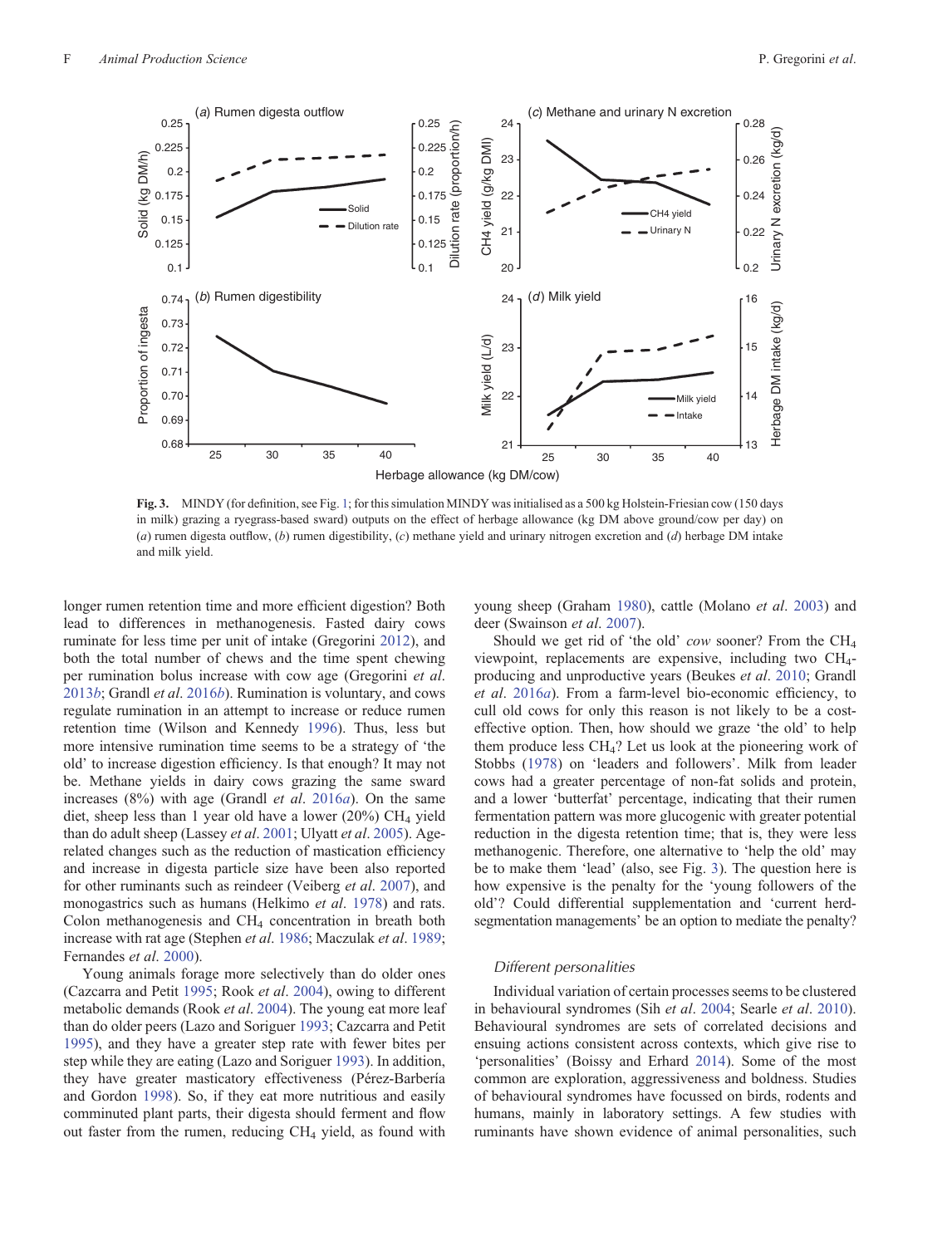as, reproductive status, age- or bodyweight-independent temperament in wild sheep (Réale et al. [2000\)](#page-19-0). Individual and heritable docility differences exist for beef (Le Neindre et al. [1995](#page-17-0)) and dairy cattle (Gibbons et al. [2011](#page-16-0)). Are there grazing syndromes? There is little information on sets of correlated actions relating to the grazing process, and that information was obtained in extensive systems (Michelena et al. [2009](#page-18-0); Sibbald et al. [2009;](#page-19-0) Wesley et al. [2012](#page-20-0)). In these works, Sibbald et al. [\(2009](#page-19-0)) and Michelena et al. [\(2009](#page-18-0)) studied personality-related spatial distribution of grazing sheep across grassland patches and Wesley *et al.* [\(2012](#page-20-0)) evaluated similar traits in rangeland-raised beef cattle. For instance, the mean nearestneighbour distance and spread of shy sheep were less than that for bold animals, with shy individuals moving towards one another more often (Sibbald et al. [2009](#page-19-0)).

To our knowledge, the work of Gregorini et al.  $(2015c)$  $(2015c)$  is, so far, the only study that has explored 'grazing personalities' of grazing dairy cows. Using a multivariate approach, Gregorini et al. ([2015](#page-16-0)c) identified two groups of cows with considerably different grazing patterns. One of them prioritised grazing and rumination, concentrating on grazing at the time that fresh pasture was allocated. While grazing, cows in this group walked (explored) less and more slowly, masticated less and took more bites per feeding station. Moreover, this group of cows spent ~30% energy while grazing, with the major energy 'saving' during the first and main meal of the day (Gregorini et al. [2016](#page-16-0)). On the basis of these results, Gregorini et al.  $(2015c,$  $(2015c,$ [2016](#page-16-0)) postulated that these cows were more efficient grazers. Grazing efficiency relates to trade-offs that define short-term decision making (from a bite to a meal and meal arrangement) as the means by which animals acquire nutrients (Bergman et al. [2001](#page-14-0); Owen-Smith et al. [2010;](#page-18-0) Emmans and Kyriazakis [2001](#page-15-0)). Do different grazing personalities exist in those two groups of cows? Do we have 'efficient', 'inefficient', 'aggressive' and 'laid-back' grazers? If so, the challenge is to identify how to graze all cows most efficiently, so as to enhance their strengths or reduce their weaknesses. Moreover, can we breed for those personalities? Personalities can be inherited (Boissy and Erhard [2014](#page-14-0)). Breeding for increments in dairy cow Breeding Worth in New Zealand has selected for 'aggressive' grazers (Rossi et al. [2005](#page-19-0)), as supported by recent results showing that, independent of herbage allowance, cows with high Breeding Worth have considerably fewer mastications per bite (P. Gregorini, unpubl. data).

Indoor studies with the same group of cows used by Gregorini et al. [\(2015](#page-16-0)c, [2016\)](#page-16-0) focussed on rumen physiology (Rius et al. [2012](#page-19-0)). 'The more efficient grazers' were cows selected as calves for low residual feed intake. Compared with their 'inefficient' counterparts selected for high residual feed intake, the 'efficient grazers' had considerably smaller rumen pools and faster rumen fractional dilution, which can lead to lower  $CH<sub>4</sub>$  yield (Alford et al. [2006;](#page-14-0) Hegarty et al. [2007\)](#page-17-0). On the basis of their grazing pattern, Gregorini et al. ([2015](#page-16-0)c) suggested that these cows would have a greater herbage- and leaf-intake rate. Is this evidence suggesting that the 'efficient' cows are *moose*-type animals? If so, would they have a rumen with a diminished methanogenic environment? However, a faster intake rate of high-quality leaves (high N content) leads to greater and faster N input to the rumen and momentary excesses. Low residual feed-intake

cows ('the efficient moose') not only had greater (20%) daily mean of rumen ammonia concentration, but also a considerably greater (66%) concentration right after feeding (Rius et al. [2012](#page-19-0)). Rumen ammonia is intrinsically related to urinary N concentration and excretion (Maltz and Silanikove [1996;](#page-17-0) Bannink et al. [1999](#page-14-0)). These differences support the idea of a differential N-urination pattern according to animal individual differences.What and when the 'efficient' grazer moose urinates is different from a cow. We must still question the 'efficiency' of the *moose*...

Grazing pattern is an arrangement of correlated ingestive decisions and actions nested in time and spatial scales (Senft et al. [1987](#page-19-0)). The study of grazing patterns, then, may show hidden personalities and transgenerational links. In a study of behavioural syndromes with two groups of range-beef cattle, Wesley et al. ([2012\)](#page-20-0) identified that one of these groups had a greater intake rate, covered larger range areas per day, exhibited a less winding foraging trajectory, and had greater serum cortisol concentrations than did their counterparts. Increments in cortisol concentrations have been associated with temperamental, stressand anxiety-related behaviour in cattle (Bristow and Holmes [2007\)](#page-14-0). Behavioural syndromes, i.e. personalities, emerge as a multitude of correlated traits. They cannot be studied by looking at each decision in isolation. It is tempting to hypothesise that grazing personalities come with different 'baggage'. The challenge is managing the diners' personalities by influencing their decisions about how, when and where to graze. Can we provide soothing menus and tables (see next section)? Can we customise 'menus' (what is available) by the courses we bring to the pasture context, i.e. 'table'?

#### Influencing diner's emotions

The concept of personality incorporates elements of behaviour, cognition and emotion (Boissy and Erhard [2014](#page-14-0)). Emotions (affective state) result from how an individual evaluates a situation (e.g. feeding environment), followed by its response (decision making to deal with) to that situation (Lazarus [1991](#page-17-0)). Assessments are based on characteristics such as familiarity, pleasantness, expectations, coping potential, internal state and comfort of the individual (Mangel and Clark [1986](#page-17-0); Boissy and Erhard [2014\)](#page-14-0). The results of this evaluation determine emotional experiences, whether negative or positive. These experiences can, according to the intensity of the experience, temporarily or persistently influence decision making (e.g. 'wanting' to eat it; Ginane et al. [2015](#page-16-0)) when appraising the reward from similar or new situations.

A key element of emotional experiences is the feeling of comfort (Boissy and Erhard [2014\)](#page-14-0). In the context of foraging, neurally mediated interactions between the chemical senses, cells and organ systems throughout the body (Furness et al. [2013\)](#page-16-0), and the microbiome (Alcock et al. [2014\)](#page-14-0), enable ruminants to 'sense' the post-ingestive consequences (positive or negative) of food ingestion and modify food selection accordingly in search of comfort (Provenza [1995](#page-18-0); Forbes and Provenza [2000](#page-16-0)). Several studies on dairy cattle have supported this idea (Emmick [2007](#page-15-0); Pinheiro Machado Filho et al. [2014](#page-18-0)). Combinations of foods that meet nutritional needs lead to satiety and a feeling of well-being, whereas post-ingestive excesses and deficits can lead to nausea and malaise, and feelings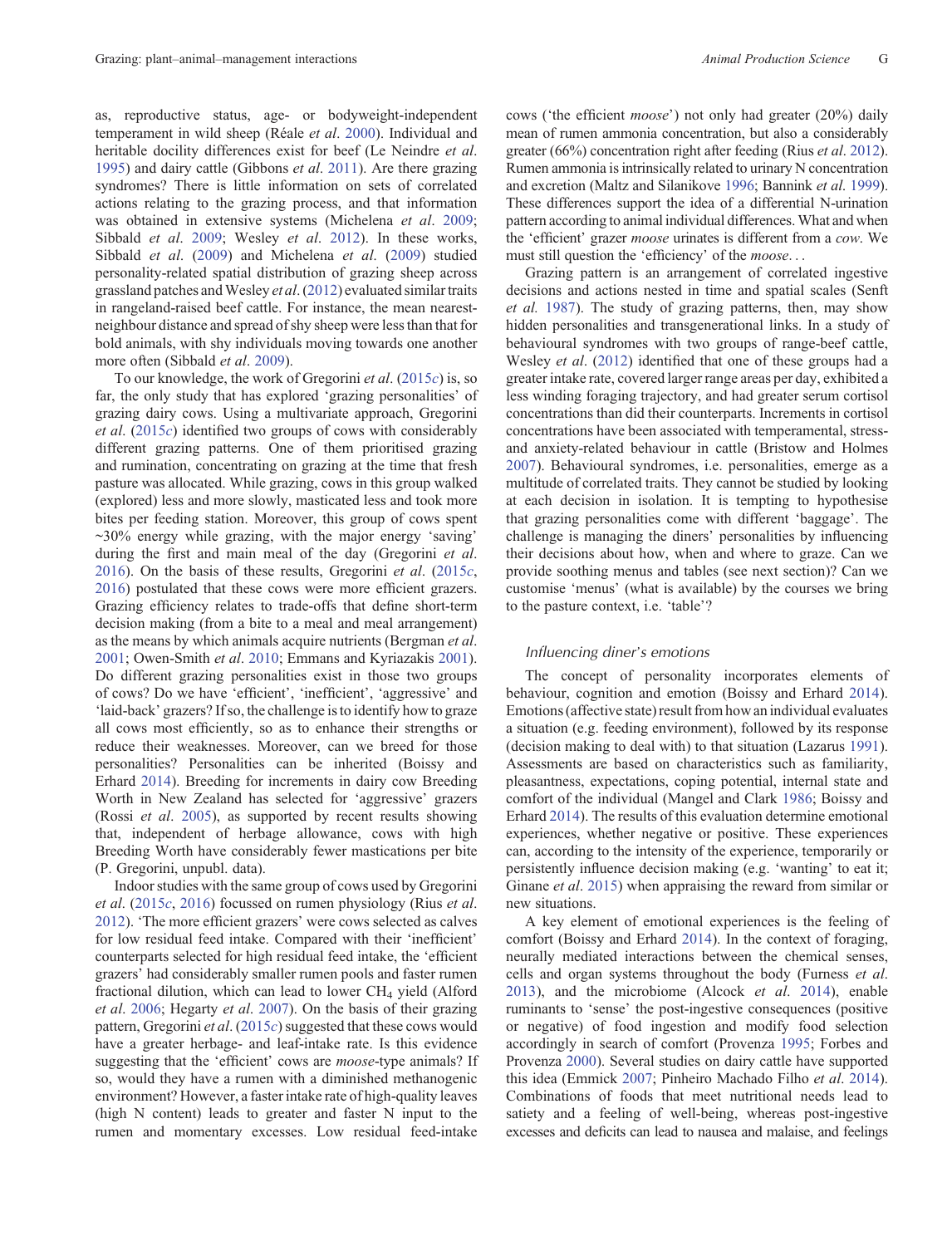<span id="page-7-0"></span>

Fig. 4. Meal and preference patterns of MINDY (for definition, see Fig. [1](#page-2-0); for this simulation MINDY was initialised as a 500 kg Holstein-Friesian cow (150 days in milk) grazing a ryegrass-based sward) when fed herbage from a mixed sward plus overnight fasting, a load ('breakfast') of either soybean meal or barley grain immediately before the feed test of either a monoculture of perennial ryegrass or white clover.

of discomfort. On the basis of the post-ingestive feedback theory, sensations and animal requirements, Forbes and Provenza ([2000\)](#page-16-0) developed an integrative theory and model of 'minimal total discomfort'. This model was incorporated into MINDY (Gregorini *et al.* [2015](#page-16-0)*b*), which helps illustrate how diurnal and within-meal patterns of preference and, thus, selection can be manipulated as a result of changes in minimal total discomfort (Fig. 4). Managing comfort from a nutritional standpoint, therefore, emerges as a way to influence the individual diner's emotions, expectations, preferences, aversions and, thereby, grazing in time and space within foodscapes, so providing a rich variety of phytochemicals as nutrition centres and pharmacies to enable animals to meet their needs (Provenza et al. [2015](#page-18-0)a). It is tempting to hypothesise that modulating individuals' comfort may then help manage grazing personalities, such as, those of the 'efficient moose'.

Under intensive rotational-grazing management (a competitive grazing context with high grazing pressures), dairy cows face a trade-off between selective behaviour and herbage-intake rate (Chapman *et al.* [2007;](#page-15-0) Soder *et al.* [2007\)](#page-19-0). When grazing mixed swards, such a context conditions and reduces animal's possibilities to express temporal and spatial selectivity, reducing potential benefits of spatio-temporal arrangements of the diet. As presented in Fig. 4, and supported by the empirical work with dairy cows (Emmick [2007;](#page-15-0) Pinheiro Machado Filho et al. [2014](#page-18-0)), managing diner's comfort through strategic feeding emerges as a way to overcome the constraints presented by such a competitive grazing context. These emotional influences allow to manage and create or enhance temporarily any preferences (i.e. 'liking') of individuals or the herd, timing the consumption of particular plant species, even when aiming at high 'pasture utilisations'. Temporal managements of 'liking and wanting' of particular plant species would also allow farmers to use a single mix sward (single sector) as first and second course, with different plant/s being consumed (mainly) in each course (see the previous section of the text, and Fig. 5).

## Diversity and diverse diets

Benefits for herbivores from grazing biochemically diverse plant species are possible because of the inherent ability of



Fig. 5. MENU model that French herders use to design daily feeding circuits to stimulate feeding motivation in target areas, forages or swards and dietary diversity. Herders use forage relative abundance and palatability to sequence meals in time and space (taken and adapted from Meuret and Provenza [2015](#page-18-0)a). AM, appetite moderator; AS, appetite stimulator, FC, first course on a target area; SC, second course on a target area; Bi, appetite boosters/moderator; and D, dessert. The size of the bubble represents the relative size of the course. Resting place in a dairy farm can be seen as the milking shed or a feed/stand-off pad. Sectors (e.g. within a dairy farm) can change within a season or years, and can contain different forages within a season and years and result from variations in the abundance or relative palatability of the particular forage (at the time) of the sector. Variations of thesetwo parameters can also come from herders'MENU design and forage depletion as well as plant growth and phenology.

any animal to build its own diet (Provenza [1995](#page-18-0); Provenza and Villalba [2006\)](#page-18-0). Herbivores learn to select nutritious diets on the basis of the association between sensorial characteristics of food and its post-ingestive effects (Provenza [1995\)](#page-18-0). Flavours, textures and sights are all cues that animals use to distinguish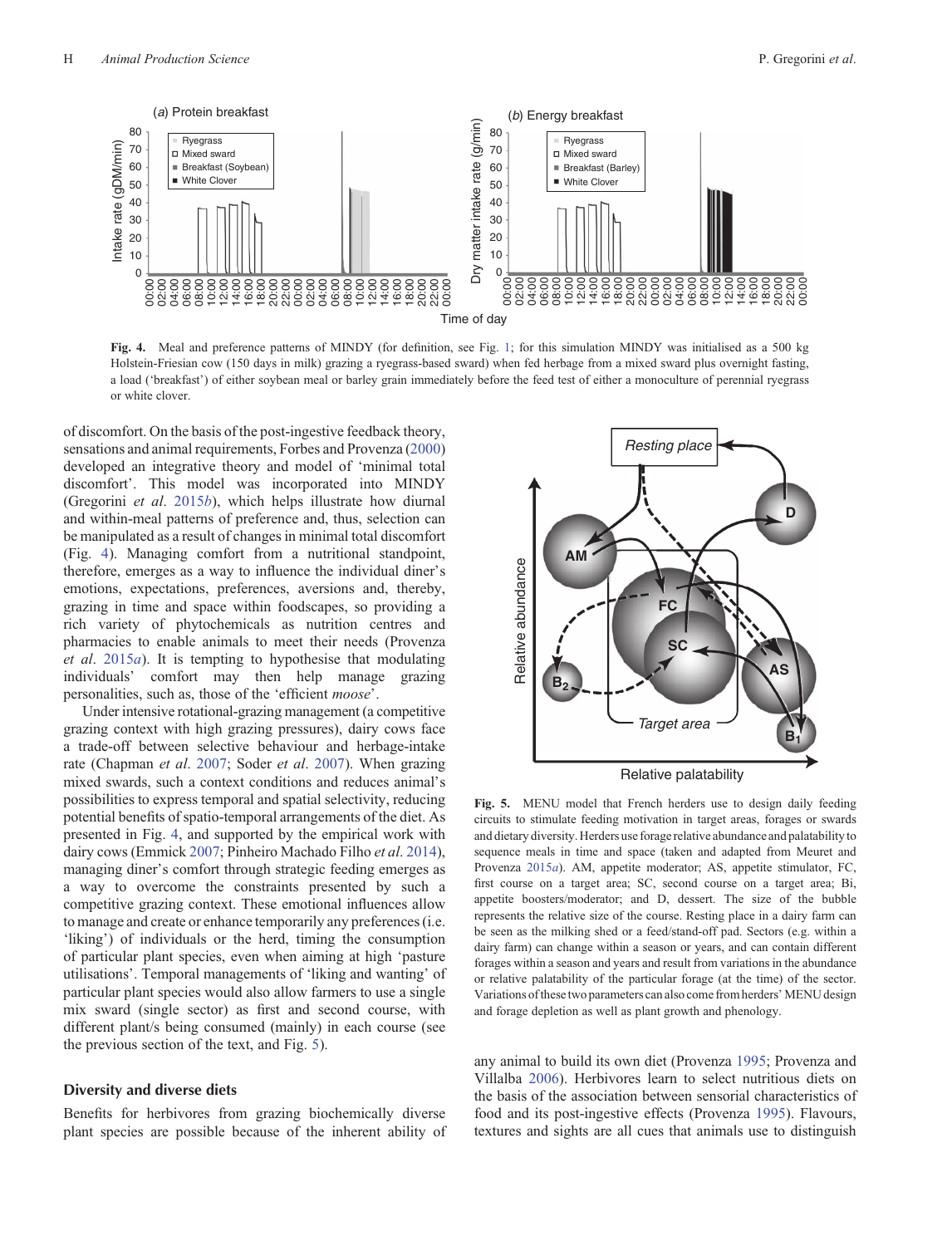specific foods. Post-ingestive feedback calibrates palatability of foods with homeostatic utility (Ginane et al. [2015\)](#page-16-0). This is why herbivores, such as cattle, form preferences for foods that provide the most required nutrients and medicines, and aversions to those that supply excesses of nutrients and toxins (Villalba and Provenza [2007\)](#page-20-0).

Food diversity plays a key role in the nutrition and welfare of livestock. They benefit from diverse diets due to synergies among different forages, and the primary and secondary compounds (Provenza et al. [2003;](#page-18-0) Villalba et al. [2010\)](#page-20-0). Some arrays of plant secondary compounds also improve animal health (Min and Hart [2003](#page-18-0)), quality of animal products (Vasta et al. [2008;](#page-20-0) Priolo et al. [2009](#page-18-0)), reduce methanogenesis (MacAdam and Villalba [2015](#page-17-0)), increase efficiency of N use by ruminants (Waghorn et al. [1987](#page-20-0); Waghorn and McNabb [2003](#page-20-0); Waghorn [2008](#page-20-0)), and may reduce negative associative effects often observed under concentratesupplementation regimens. Moreover, synergies among chemicals have the potential to offer benefits beyond the sum of the actions of the individual plant components (Tilman [1982](#page-19-0)). However, the concepts of food diversity and synergy have been ignored 'parsimoniously', focusing research on single nutrients, 'toxins' or food benefits (Duke et al. [2006\)](#page-15-0), as opposed to whole foods with multiple combinations of compounds (Jacobs and Tapsell [2007](#page-17-0)). In this and the next section, we attempt to reinforce the case to consider the importance for productivity and health of herbivores and humans, and the profitability of farmers, from allowing cattle to graze on diverse rather than monotonous dietary menus.

#### Diversity and nutrients

Foods are complementary when the benefit of consuming two or more foods together exceeds the averaged benefit of consuming the foods in isolation (Tilman [1982\)](#page-19-0). The complementarynutrient hypothesis assumes that different foods contain different ratios of required nutrients. No single forage has the perfect balance of nutrients found in a variety of forages (Westoby [1978](#page-20-0)). Thus, through diversity, grazing animals can obtain a more beneficial and balanced mix of nutrients. In contrast, animals grazing on a single and unbalanced forage may stop eating as they satisfy their requirements for the nutrient in highest concentration, before satisfying requirements for nutrients occurring in lower concentrations, a phenomenon known asincidental restriction (Raubenheimer [1992\)](#page-18-0). Alternatively, animals such as dairy cows continue grazing to satisfy their requirements, a compensation that inevitably leads to overconsuming the nutrient occurring in highest concentration, a phenomenon known as incidental augmentation (Raubenheimer [1992](#page-18-0); Bartness and Demas [2004;](#page-14-0) Chapman et al. [2007;](#page-15-0) Rutter [2010](#page-19-0)). This response incurs extra grazing costs, results in nutrient excesses (e.g. N) and promotes inefficient nutrient utilisation, with the concomitant decreases in animal welfare, productivity and incremental impact on the environment (Castillo et al. [2000](#page-14-0); Beukes et al. [2014;](#page-14-0) Edwards et al. [2015;](#page-15-0) Gregorini et al. [2016](#page-16-0)), all of which can create food aversions that diminish food intake (Provenza [1996](#page-18-0)). Despite the logical benefits of dietary diversity, as discussed by Rutter ([2010\)](#page-19-0) and Pembleton et al. ([2015\)](#page-18-0) for dairy cattle, information on the value of dietary diversity on milk production of grazing dairy cows is ambiguous and scarce

(Soder et al. [2007;](#page-19-0) Vibart et al. [2016](#page-20-0)). Moreover, much of the research on diet diversity of grazing dairy cows has been conducted comparing simple associations to homogeneously mixed complex swards. The latter constrains spatial and then temporal selective behaviour and its concomitant benefit (see next sections, Chapman et al. [2007](#page-15-0) and Edwards et al. [2008](#page-15-0)). More research is needed to assess interactions among multiple arrangements in time and space of plants, containing mixtures of primary and secondary compounds, at the same or varying resource (e.g. herbage) allocations, and their effect on incidental restriction and augmentation.

#### Diversity and the sensorial attributes of food

As an animal eats a specific food, its chemical sensory systems (i.e. smell and taste) generate oro-sensorial experiences that eventually trigger satiety (Blundell et al. [1994](#page-14-0); Blundell and Bellisle [2013](#page-14-0)). That happens through a decline in wanting (appetite; see next sections) and liking (hedonics) for the food. This process, known as sensory-specific satiety (Rolls *et al.*) [1982\)](#page-19-0), plays a key role in regulating feed intake (Sørensen et al. [2003\)](#page-19-0). Sensory-, nutrient- and secondary compoundspecific satieties all interact to influence food selection and intake (Provenza [1996](#page-18-0); Provenza et al. [2015](#page-18-0)b). Individuals can better meet their needs for nutrients and increase intake when offered a diverse diet than when constrained to a single food (set of nutrients), even if the food is nutritionally 'balanced'. Diversity is key, since a single 'set of nutrients or balanced feeds' can cause premature satiety. Intake-related sensorial neurons stop responding to a particular food eaten to satiety, yet they continue to respond to 'other foods (~set of nutrients)'. If other foods are not available or offered, animals stop responding and intake decreases. In contrast, diverse oro-sensorial stimuli may restore the motivation to eat (Epstein *et al.* [2009](#page-15-0)).

Lambs fed a choice of different flavours in the same ration consumed more feed and tended to grow faster than animals fed rations with single flavours (Villalba et al. [2011\)](#page-20-0). In addition, exposure to diverse flavours induced a more even consumption of feed across time, by reducing peaks and nadirs of intake, compared with when animals were exposed to monotonous rations. Flavour diversity also led to changes in the hormonal profiles involved in feed-intake regulation (e.g. CCK, GLP-1; Villalba et al. [2011](#page-20-0)), which was likely to be a consequence of changes in the animals' feeding patterns. Flavour diversity also enhanced subsequent acceptability and preference for novel feeds by lambs (Villalba et al. [2011,](#page-20-0) [2012](#page-20-0); Catanese et al. [2012\)](#page-14-0). Moreover, Catanese *et al.* ([2013\)](#page-14-0) reported that dietary diversity *per se*, as opposite to monotonous diets, increased intake rate and attenuated stress-related responses (cortisol concentrations and neutrophil to lymphocyte ratio) in lambs. The following two questions arise: do cattle respond to dietary diversity in the same way as do the lambs in these examples; and, if so, could we use flavours to influence our diners to better adapt to our grazing managements, goal-oriented menus or feeding circuits (see next section)?

## Diversity and plant secondary compounds

At high doses, plant secondary compounds constrain intake and negatively affect animal cells, tissues, metabolic processes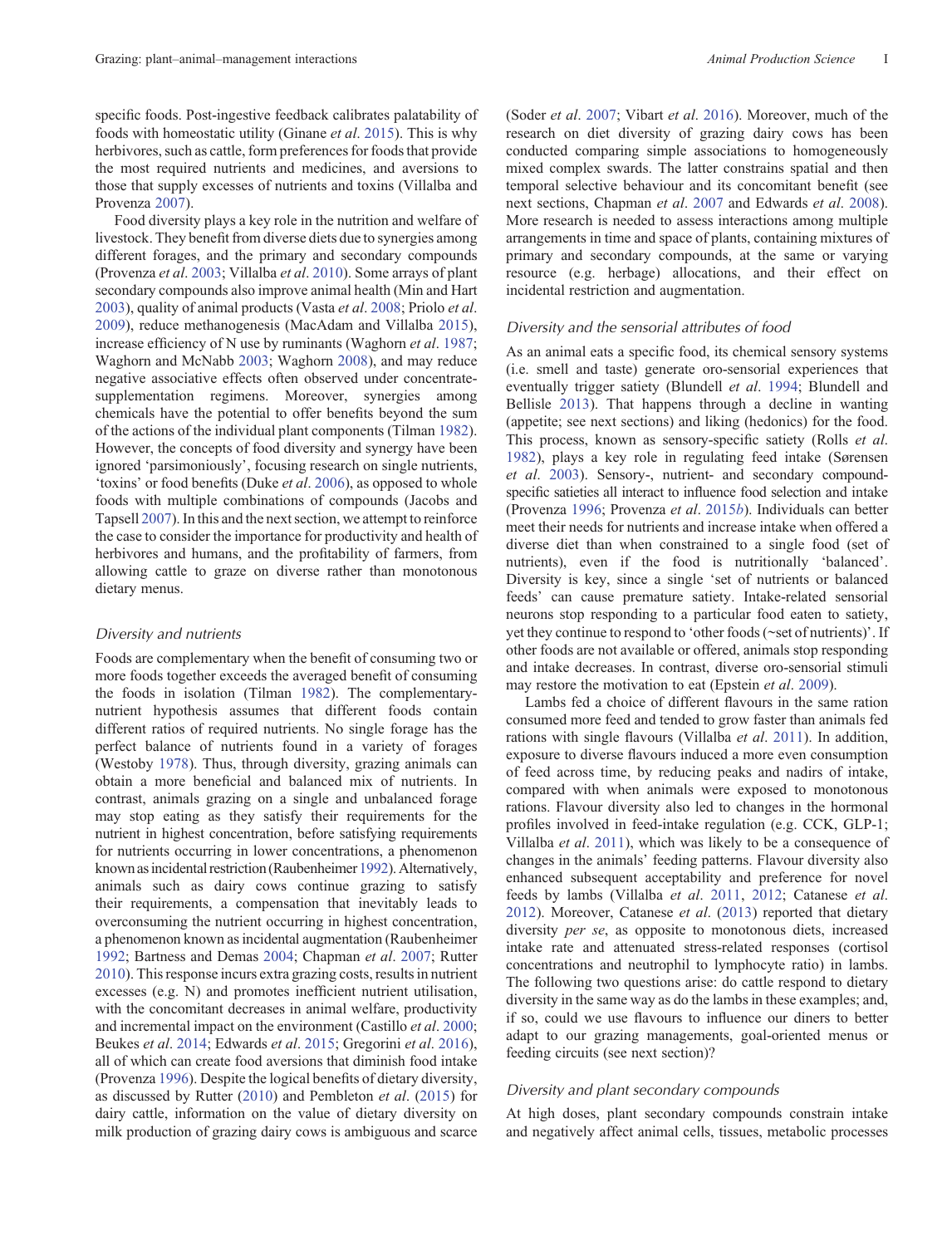and productivity, even to the point of toxicity (Cheeke and Shull [1985\)](#page-15-0). Consequently, one of the objectives for forage improvement has been to reduce concentrations of these compounds. This approach makes sense when plants grow in monocultures. However, ancestors of livestock did not eat single foods. Rather, they selected diets from a diverse array of plants in time and space, as do wild herbivores and livestock foraging on rangelands today (Provenza et al. [2003,](#page-18-0) [2007\)](#page-18-0).

Plant secondary compounds offer advantages for plants and livestock. Plant secondary compounds are vital for attracting pollinators and seed dispersers, helping plants recover from injury, protecting plants from ultraviolet radiation and defending plants against pathogens and herbivores (Rosenthal and Berenbaum [2012](#page-19-0)). Moreover, the lack of plant secondary compounds may negatively affect plant persistence and adaptability (Asay et al. [2001;](#page-14-0) Thom et al. [2013](#page-19-0)). Secondary compounds are also increasingly recognised as important in the health, welfare and nutrition of animals, including humans (Engel [2003;](#page-15-0) Crozier et al. [2008;](#page-15-0) Waghorn [2008](#page-20-0); Steiner [2010\)](#page-19-0). Under natural conditions where diverse mixtures of plants is the rule, not the exception, eating a variety of foods is how animals cope with, and likely benefit from, the health benefits of secondary compounds in their diets.

A sward or a purposely designed menu with a diverse array of plant secondary compounds allows animals to harvest greater amounts of nutrients while maintaining intake of plant secondary compounds below toxic levels. This is because different compounds are less toxic when ingested as a dilute mixture than when ingested in a larger dose (Freeland and Janzen [1974\)](#page-16-0). For instance, sheep eat more when offered choices of foods, with various plant secondary compounds affecting different detoxification mechanisms (Villalba et al. [2004;](#page-20-0) Lyman et al. [2008](#page-17-0)). In addition to complementary detoxification pathways, complexation among different compounds in diverse diets may enhance tolerance of the mix. As an example, condensed tannins and saponins bind in the gastrointestinal tract, nullifying the effects of both compounds (Freeland et al. [1985\)](#page-16-0). Goats increase intake when shrubs contain a combination of condensed tannins and saponins, relative to when animals are offered single shrubs (Rogosic et al. [2006](#page-19-0)), and sheep offered a choice between saponin- and tannin-containing rations eat more than when they are offered only tannins or saponins in single rations (Copani et al. [2013](#page-15-0)). Sheep eat more of combinations of tannin- and saponincontaining legumes than do animals offered the same legumes in single diets (Lagrange and Villalba [2016\)](#page-17-0).

Stable complexes between alkaloids and condensed tannins make alkaloids less available in the gastrointestinal tract, thus reducing their toxic effects (Catanese et al. [2014](#page-14-0)). The tannincontaining legume birdsfoot trefoil ingested before eating endophyte-infected tall fescue or reed canarygrass, both alkaloid-containing forage grasses, enabled lambs and calves to consume more fescue or reed canarygrass than did lambs and calves fed the same grasses without the legumes (Lyman et al. [2012](#page-17-0); Jensen et al. [2013\)](#page-17-0). Likewise, lambs offered tannincontaining supplements ingested more alkaloid-containing rations than did lambs offered just the alkaloid-containing rations (Lyman et al. [2008;](#page-17-0) Owens et al. [2012\)](#page-18-0). This information is consistent with the notion of complexation and

inactivation of combinations of plant secondary compounds. Radial diffusion assays demonstrated that ergotamine, an alkaloid from an endophyte-infected grass such as tall fescue, binds to condensed tannins extracted from sainfoin, a complexation which leads to greater intake of fescue by sheep supplemented with sainfoin than by sheep that did not receive this legume (Villalba et al. [2016](#page-20-0)a).

The strategic incorporation and benefits of plants with specific secondary compounds in the menu of grazing ruminants is evident and promising. However, more research is needed in the agronomic adaptation and persistency of these type of plants to different grazing regimes and environments.

#### Spatial and temporal diversity

# Spatial dimension

Foraging animals continually make choices about where and what they graze, even in a homogeneous sward (Senft et al. [1987\)](#page-19-0). Heterogeneity is a key variable regarding the spatial distribution of feed resources in a diverse plant community (Laca [2008](#page-17-0)). How an animal perceives heterogeneity is scaledependent and, thus, a function of body size (Laca *et al.* [2010](#page-17-0)). At one end of the spectrum, selectivity is constrained when patches become smaller than the size that the herbivore can bite. For instance, sheep can select a higher-quality diet than the average quality present in a mixed sward, but a cow with a mouth and bite area several times the size of the distance between clusters of forages may not. Thus, as the spatial scale becomes smaller, heterogeneity declines to a point of not being functional (Wallis de Vries and Schippers [1994;](#page-20-0) Drescher et al. [2008](#page-15-0)). At the other end of the spectrum, too great a spatial separation of food resources eventually makes it impossible for animals to get a mixed diet within a meal (Prins and Van Langevelde [2008](#page-18-0)). Spatial heterogeneity can be manipulated as a function of the grazer in ways that optimise animal health, welfare and productivity, all with important managerial implications.

Searching for and handling preferred forages in a diverse plant community takes time, which, in turn, can reduce harvest efficiency (Chapman et al. [2007](#page-15-0)). Studies offering animals the choice of alternative forage species such as ryegrass and white clover growing side-by-side, rather than sown as a conventional intermingled mixture, provide evidence that animal performance improves with choices (Nuthall *et al.* [2000](#page-18-0); Cosgrove *et al.* [2001;](#page-15-0) Edwards et al. [2008](#page-15-0)). When grass and clover were planted in strips, as opposed to homogeneous mixtures, intake of forage by sheep increased by 25% and milk production by dairy cows increased by 11% (Cosgrove et al. [2001](#page-15-0)). Separation of plant species minimises the time needed to select and handle desired amounts of differentially preferred (at the time) forages. In addition, planting forages in strips mimics what happens naturally as different plant species aggregate in response to environmental conditions (Chapman et al. [2007](#page-15-0)). However, a constraint for grazing systems involves animals preferably selecting one species over another. The question is: will livestock that learn about complementarities among forages, mix those forages more efficiently, incorporating a higher proportion of less palatable feeds into their diets? Cattle allowed a free choice between strips of tall fescue- and sainfoin or tall fescue- and lucerne, mixed legumes with tall fescue in their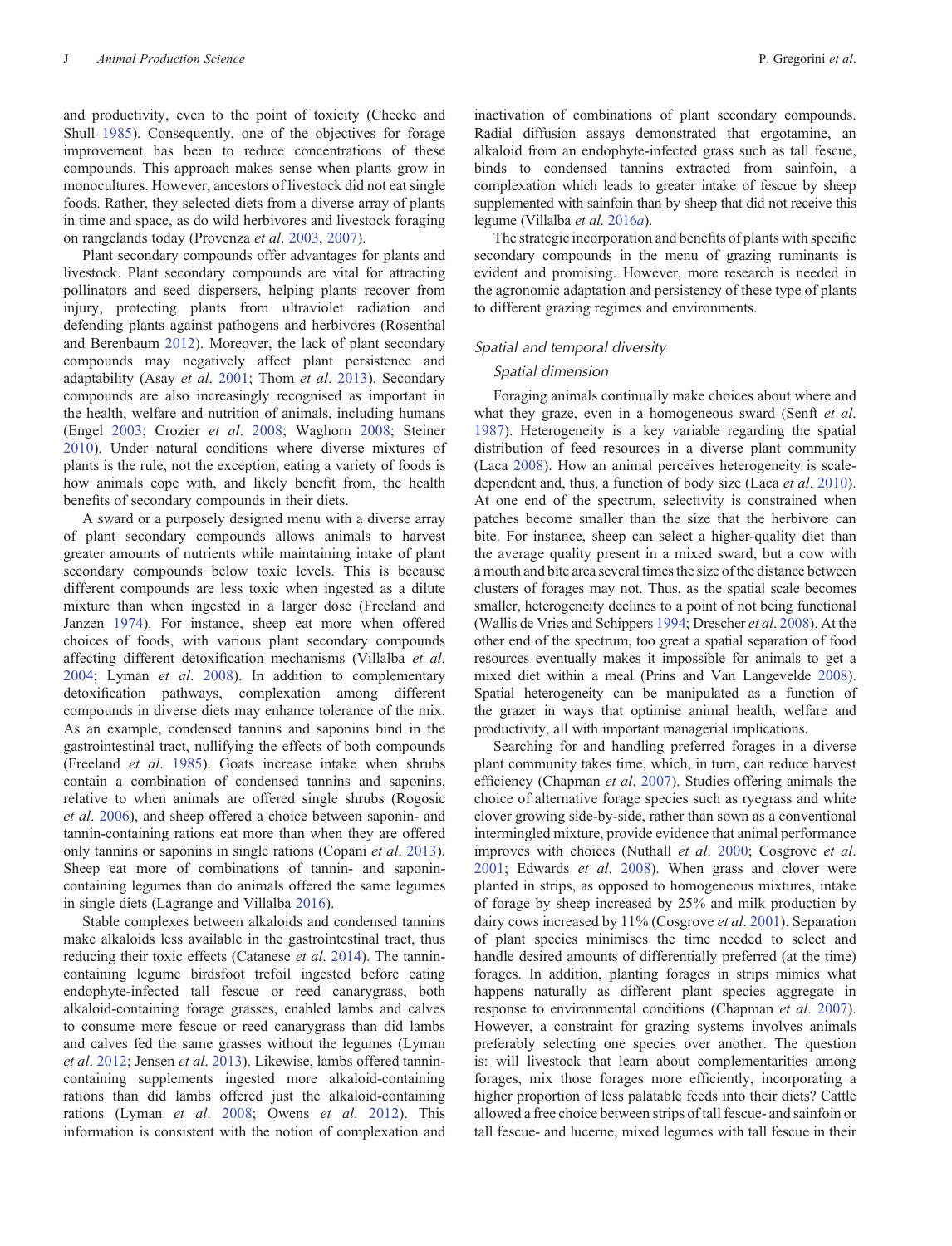diets, even when legumes were available *ad libitum* (Maughan et al. [2014;](#page-17-0) Villalba et al. [2015](#page-20-0)a). Cattle could have selected just the highest-quality food resource (legumes) without additional costs during these grazing trials, but they mixed their diet instead. It becomes apparent that sensorial attributes of foods, balancing of nutritional needs, complexation of plant secondary compounds, and learning about grass–legume complementarities help explain these patterns of food selection. In addition to animals voluntarily mixing their diet, grazing and feeding management can be used to influence the diner's diet mixing in space and time (see Fig. [4\)](#page-7-0).

#### Temporal dimension

When and where animals graze different combinations of plant species has strong managerial implications, which is described in the next section 'Learning from French chefs'. The temporal sequence in which foods are ingested affects food intake. For instance, when offered foods high in terpenes and tannins, sheep eat more food with terpenes when they first eat food with tannins (Mote et al. [2008\)](#page-18-0). A supplement of either lucerne (containing saponins) or birdsfoot trefoil (containing tannins) before eating tall fescue (containing alkaloids) caused lambs to ingest more than do lambs fed only tall fescue (Owens et al. [2012](#page-18-0)). Heifers that grazed in a sequence of lucerne to tall fescue spent considerably more time grazing on fescue than did heifers that grazed in the reverse sequence (Lyman *et al.* [2012](#page-17-0)). Thus, availability of legumes improved the use of tall fescue, and the sequence of forage use was important to achieve the benefit. Animals that graze free-choice adjacent monocultures of ryegrass and clover prefer clover (70%) and achieve higher daily intakes to those that graze pure clover, even though choice animals are including 30% grass in their diet, which offers considerably lower intake rates than does clover (Chapman et al. [2007\)](#page-15-0). Intake increases when grass is included in the diet, presumably because grass allows animals to overcome some discomfort constraint to eating pure clover (Cosgrove et al. [2001](#page-15-0); Champion et al. [2004](#page-15-0); Gregorini et al. [2015](#page-16-0)b). Such discomfort involves the rate of ammonia production in the rumen and subsequent uptake in the blood. By timely mixing of grass with clover, animals can control the rate of accumulation of ammonia in rumen fluid (Hill et al. [2009\)](#page-17-0).

Interactions among secondary compounds reduce the negative post-ingestive effects of a single compound, e.g. stable complexes form between alkaloids and tannins (Villalba et al. [2016](#page-20-0)a). Saponins in lucerne may also neutralise alkaloids in fescue (Lyman et al. [2012](#page-17-0); Jensen et al. [2013\)](#page-17-0). Thus, legumes containing diverse plant secondary compounds can reduce toxicity induced by alkaloids in grasses.

Finally, plant secondary compounds in herbage may improve the efficiency of nutrient use in ruminants. Condensed tannins increase rumen undegradable protein, providing high-quality protein to be digested in the small intestine (Barry et al. [2001](#page-14-0); Ramírez-Restrepo and Barry [2005\)](#page-18-0). Moreover, at low doses, tannins may even improve the efficiency of ruminal fermentation (Frutos et al. [2008](#page-16-0)). Saponins and tannins ingested before consuming high-protein foods also alleviate malaise by inhibiting fast rates of ammonia production in the rumen (Salem et al. [2005](#page-19-0); Waghorn [2008\)](#page-20-0).

Collectively, spatial and temporal dietary diversity represents a sustainable alternative to improve animal production, reduce environmental impact and enhance health, welfare and nutrition in pasture-based livestock-production systems, including dairy. And, as we discuss in the next section, this can improve the health and well-being of livestock and human beings.

## Setting the table and designing the menu for them, and us

Temperate pasture-based dairy systems in New Zealand, Australia, England, the Netherlands, Ireland and parts of South and North America have been built on the production of low-cost feed, herbage, from monoculture swards or relatively simple two-way associations such as perennial ryegrass and white clover. Since the legendary research of McMeekan [\(1961](#page-18-0)), Australasian intensive pastoral dairies have evolved and revolved around the use of such swards, which has led to highly productive and specialised, but monotonous systems. However, environmental conditions and social pressures are slowly changing the face of these systems. Farmers are being advised to use diverse swards, forage crops and herbs, and strategically use supplements to reduce N ingestion and excretion (e.g. Forages for Reducing Nitrogen Leaching, MBIE Program, New Zealand). These changes are increasing biodiversity and, inadvertently and inevitably, creating opportunities to include non-traditional forages such as trees, shrubs and herbs into pasture systems, with many of these plants with prophylactic and therapeutic properties (i.e. medicinal plants). Given the taxonomic, chemical and spatio-temporal complexity of this diverse foodscape, the main challenge ahead for evolving future farms will be to identify potential food courses and design the sequences of meals in time and space that better fit the individual animal, so as to reduce societal pressures on pastoral farming while maintaining or even enhancing profitability.

## Learning from French chefs

Skilled herders in France design grazing circuits at a meal scale to continuously motivate feeding and diet diversity, avoid grazing weariness, and increase intake of abundant but less palatable forages by sheep and goats. They aim to create synergies among meals and meal phases (Meuret and Provenza [2015](#page-18-0)a, 2015b). To do so, they 'set the table' by partitioning foodscapes into grazing sectors that are carefully sequenced within daily circuits. Meals are based on complementary blends of terrain and plant communities within and among sectors, not on individual plants. Herders identify and ration various sectors into phases of a meal, namely, appetite stimulator or moderator, first course, booster, second course and dessert sectors (Fig. [5](#page-7-0)).

According to herders, animals develop a 'temporary palatability scoring' as they judge, in a comparative way, whether the foods are satisfactory. Herders can successfully modulate 'palatability scoring' by organising access to sectors that enable minor foraging transitions over several days. They prevent the herd from having a much better foraging 'experience' on one day than on others, so the animals will not spend most days searching for, or expecting, favoured forages and failing to use other forages. Conversely, offering the same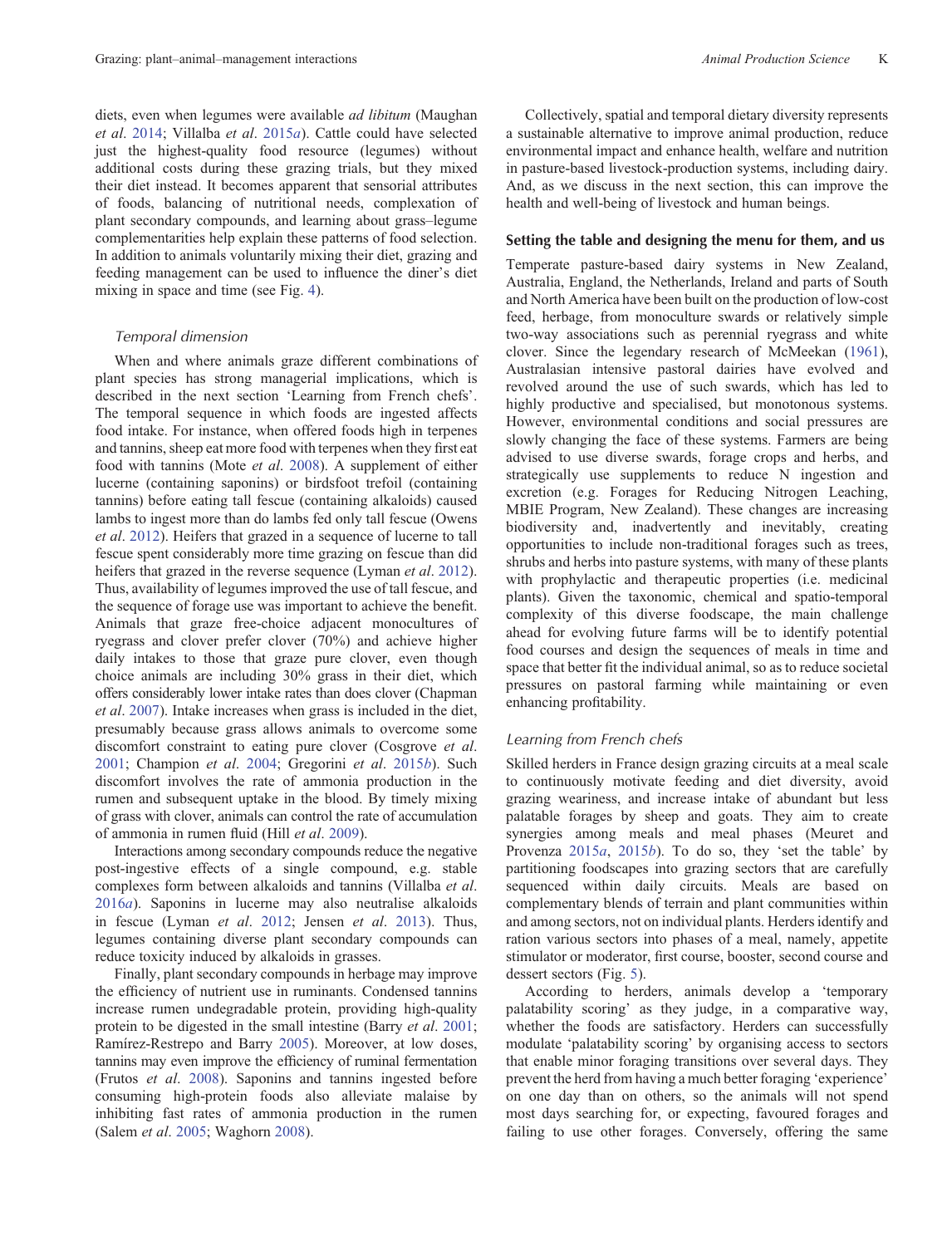foods (or sequence of sectors) repeatedly (monotony in time) leads livestock to satiate on both the forages and the locations, and thereby creating 'grazing weariness' (Meuret and Provenza  $2015a$  $2015a$ ,  $2015b$ ). As suggested by Boissy and Erhard ([2014\)](#page-14-0) and Rutter ([2010\)](#page-19-0), and supported in the previous section on diversity and diverse diets, 'grazing weariness' has welfare implications since dietary monotony induces stress. Given the same territory, breed of livestock, herd size and stock density, no two herders or herds will achieve the same performance. Herd and foodscape performance depend on herder's ability to set the 'table' and design and execute 'menus' into feeding circuits and distinctive feeding habits of herds and individuals, including appreciation of different animal personalities. The synergies herders enable can be understood as a consequence of interactions between the foodscape and the animal's reward system (diner's emotions) and the regulation of metabolic homeostasis.

# Designing the menu by understanding 'wanting', 'liking' and 'learning'

'Wanting,' 'liking' and 'learning' are complementary aspects of meals and feeding (Ginane et al. [2015\)](#page-16-0) and are the science concept behind the 'French chefs'. Initially, the decision to consume food is made on the basis of the expected rather than actual rewards, on the basis of past experiences with the combinations of forages on offer, which then influences 'wanting' and 'liking' for a food. In the appetitive phase of a meal, animals receive information about the food on the basis of sensory perceptions of sight, smell and taste. These pre-ingestive stimuli reinforce motivation to eat or avoid a food. 'Wanting' is the incentive to eat a food, which is linked with the rewards for eating a food (Berridge [1996\)](#page-14-0). If positive enough, the reward reinforces eating a particular food. If the reward is negative enough, the motivation to eat from that feed diminishes (Provenza [1995\)](#page-18-0), consequently affecting 'liking' and 'wanting' (Ginane et al. [2015\)](#page-16-0). Dopamine pathways calibrate the degree to which expectation and reward match and enable animals to recalibrate expectations on the basis of consequences within and among meals. It is obvious that previous and, thereby, subsequent expected 'affective' experiences with a food are crucial in the initiation phase of a meal and the design of the daily menu.

'Liking' is the sensory (hedonic) property of eating (the pleasure of eating that food), mainly influenced centrally by opioid, cannabinoid and gamma-amnobutyric acid (GABA) systems. 'Wanting' and 'liking' act in concert to modulate feeding behaviour. If a liked food is also wanted, the preference for it over time is reinforced and learning is facilitated (Ginane et al. [2015](#page-16-0)). Foods with needed phytochemicals are highly preferred, while foods that are excessive or deficient have low hedonic value and are avoided (Provenza [1996](#page-18-0)). As suggested by Ginane et al. ([2015](#page-16-0)), the interplay of 'liking' and 'wanting' help explain some of the observed inconsistencies in animal behaviour within and among animals consuming the same food. These inconsistencies, in turn, emerge as one of the 'chef's tools' to design menus and to influence diners.

'Learning' links environmental cues, such as sight, odour and taste, with homeostatic utility, all being closely linked with

'wanting' and 'liking'. Learning links 'wanting' with 'liking' by calibrating the preferences of foods according to the postingestive consequences of eating a food or combination of foods. 'Learning' is, therefore, an influential way to 'teach' grazing. In other words, we can 'teach them' to eat and 'enjoy' what we want 'them' to eat. Examples of cattle, sheep and goats trained to eat 'weeds' support this premise (Walker et al. [1992](#page-20-0)).

# A conceptual framework for considering the design of feeding circuits and menus for dairy cows

Let us imagine a diverse pasture-based system for dairy cows containing, at a particular time, a base of two or three mixed swards (simple associations and complex mixes) plus one or two monoculture swards (e.g. winter or summer annuals grasses (depending of the time of year), herbs (e.g. chicory, plantain), legumes (e.g. lucerne, lotus, sainfoin), a grazeable crop (e.g. brassicas, beets) and access to two different types of supplement (e.g. energy and protein concentrates), as well as feed additives. Let us assume that farmers allocate pasture twice or even three times a day, cows are milked twice a day, and a cow can receive supplements in the milking shed and on a feed pad (before or after milking, or both) and there is a stand-off pad in the farm where supplements can be fed and urine captured, 'the designed toilette'. Last, but not least, let us assume that some paddocks and races contain medicinal trees and shrubs that cows can browse and self-medicate with. The goal of the feeding circuit should not necessarily be only to increase DMI. A more holistic approach, which might actually decrease DMI while improving animal performance, would aim at optimising nutrient intake (primary and secondary plant compounds) for the animal (cells, organ systems and rumen microbes), thus improving animal welfare while reducing environmental impacts such as carbon and N footprints. Within such a diverse system, animal type, personalities and emotions should play a key role in the design of the menu and strategic setting of the table, feeding circuits, as French chefs strive to do.

On the basis of Fig. [5,](#page-7-0) pastoral dairy farmers can think of the base swards as 'target areas', and motivate cows for a predetermined herbage utilisation (e.g. residual). The farmer should also assess, identify and use complementarities among 'target areas', other forages and grazing sectors, and supplemental foods, as well as additives (e.g. flavours, anti- and probiotics). Initially, the farmer should prepare the 'menu' and 'set the table' (size, location and amount of food to grow) to balance productivity with enhanced animal welfare and reduced environmental impacts. The assessment criteria of available or potentially available foods in the menu should be performed according to functionality. Functionality, in this case, is related to the goal of grazing management, as well as the order in which components of the menu are presented in time and space. All of this is flexible and should change as conditions change in time and space. Biodiversity creates opportunities to manage ever-changing environments.

As food for thought, we suggest the following merely as one example. At the beginning of a feeding circuit, let us say before morning milking, when the cows are most hungry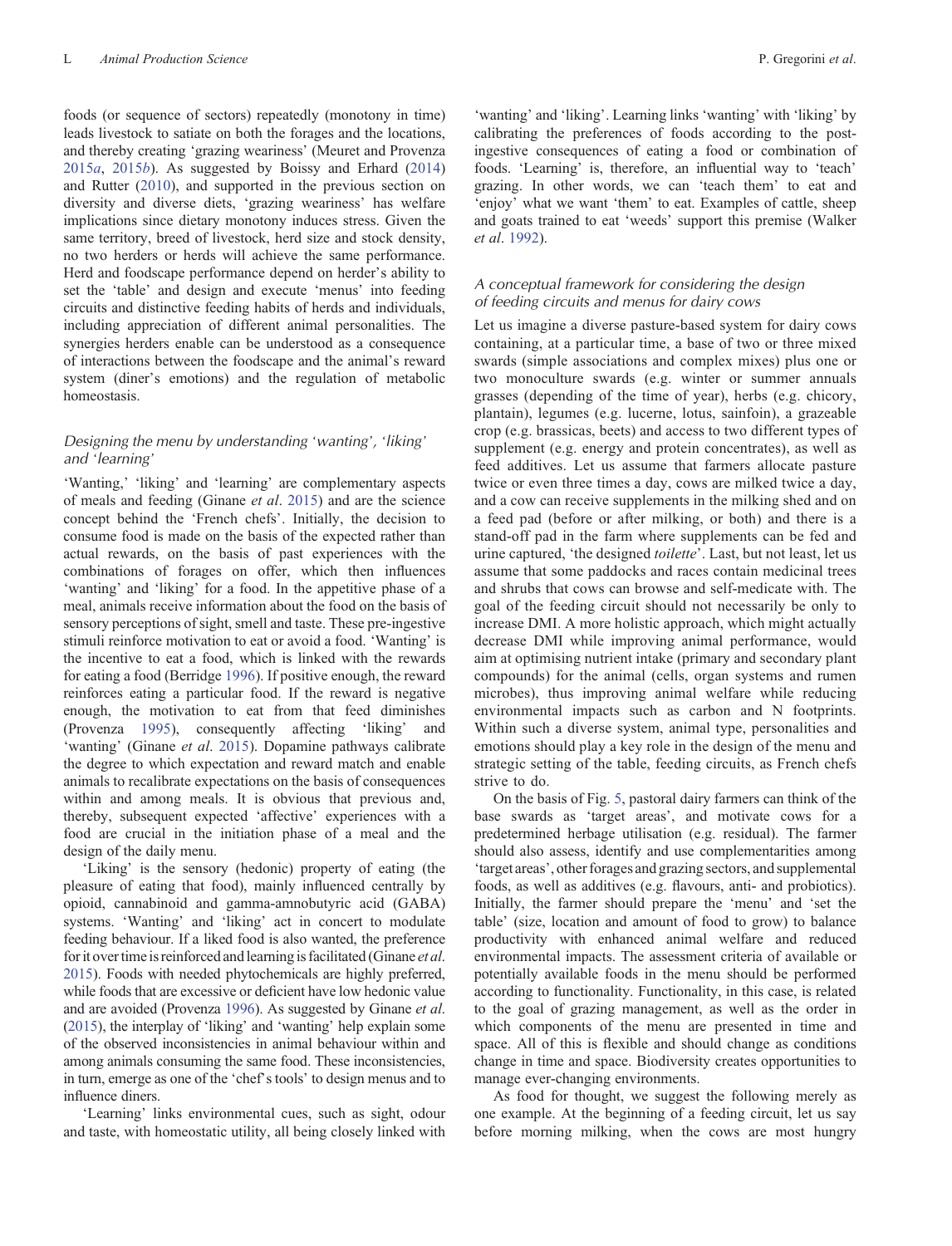(Gregorini [2012](#page-16-0)), farmers could feed (supplements) or graze (grazeable crops) highly palatable (appetite-stimulating), but not necessarily abundant, or less palatable but abundant (appetite moderating) foods or sectors. The duration of this phase of the meal would be determined by the forage to be used next. The decision of what to feed and when depends on the chemical composition and abundance of the first course (target area), and the rate at which the first course is fed or grazed. For example, a 30-min appetiser phase of birdsfoot trefoil markedly increases the intake of endophyte-infected tall fescue (Lyman et al. [2011](#page-17-0), [2012](#page-17-0)). As another example, if the first course is high in N, farmers may want to reduce N intake to avoid high rates of ammonia formation in the rumen, by decreasing the amount of time cows graze (or intake rate and mastication, as discussed in the first section) during that course of the menu. Or, a farmer could feed part of the herd (e.g. the 'efficient-moose', 'the youngsters') an appetite moderator, or have cows consume a forage (appetite stimulator) with plant bioactives such as condensed tannins that help reduce rumen ammonia formation, increase supply of amino acids to the duodenum (Waghorn et al. [1987](#page-20-0)) and shift N from urine to faeces (Salem et al. [2005;](#page-19-0) Gardiner et al. [2016\)](#page-16-0). It needs to be born in mind that the appetite-stimulator or appetite-moderator features are related to the interplay of 'wanting–liking-learning'. As in any menu, the role of the appetite stimulator or appetite moderator is primarily in relation to the main course of the menu.

As discussed in the first section, and observed in sheep (Meuret and Provenza [2015](#page-18-0)a) and cattle (Gregorini et al.  $2009a$  $2009a$ , the DMI rate of the first course slows as animals satiate. Therefore, if the purpose is to keep the animal motivated to eat by reducing sensory-, nutrient- and secondary compound-specific satieties, that can be achieved by allowing access to a complementary booster feed or sward (Fig. [5\)](#page-7-0). In a dairy context, the booster course can come late in the morning or afternoon before milking. The booster course can be highly palatable or not. Highly palatable booster feeds can be used to encourage cows to move to stand-off pad, allowing capture of the urine generated by consuming the first course and, together, to create positive consequences (such as, e.g. 'pleasant snack', shade, fresh water) and emotions. Short browsing sessions on shrubs and trees may add different sensorial dimensions and post-ingestive effects (e.g. provision of bioactives) with medicinal (e.g. anthelmintic, antibacterial) or health-enhancing (e.g. antioxidant) effects (Villalba et al. [2016](#page-20-0)a, [2016](#page-20-0)b) and may also be used as boosters. This sequence can also add unpredictability (i.e. nice surprise) to the system or 'teach' the herd (or individual cows) the potential benefits of this booster phase to a meal (Meuret and Provenza [2015](#page-18-0)a). A booster course can also be used to influence grazing behaviour on the second course by modulation of cows' minimal total discomfort (see Fig. [4\)](#page-7-0).

The second course can be similar to the first course, for example, a sward or a summer- or winter-annual monoculture. The second course could also be of a more abundant forage. As cows have been provided with incentives to keep eating, the second course should occur in late afternoon or early evening (after the afternoon milking), when animals have extra motivation to eat and the feeding value of grazed forage is the greatest (Gregorini [2012\)](#page-16-0). Afternoon milking can also be an occasion to feed cows an additive to increase fibre digestion. Ruminants prefer forages such as grasses with greater content of fibre at this time of day (Rutter [2006](#page-19-0)), which may be related to slower but more steady supply of energy and nutrient from the rumen overnight when they generally fear predation do not graze (Gregorini [2012](#page-16-0); Tyler et al. [2016](#page-19-0)).

The dessert course can stimulate the last bit of cows' motivation to feed (Fig. [5](#page-7-0)). Who can say no to a tempting dessert? The key for an effective dessert is irregularity and unpredictability of the provision of a highly palatable and easy to consume food such as sainfoin (Villalba et al. [2015](#page-20-0)a). Dessert (e.g. a sweet supplement) can also be served on overnight 'standoffs'. Night and dawn urinations have the greatest volumes and concentrations of N (Betteridge et al. [2013](#page-14-0)). When cows wake up, they get up and urinate (see Fig. [2\)](#page-3-0). We want them to do it in the 'toilette', where the urinary N can be captured.

#### Their menu, their product, our taste and health

We hypothesise that feeding circuits (tables) that use diverse and customised diets (menus) enhance not only animal, but human health as well. Studies that have compared the effects on health of specific compounds, combinations of compounds, individual foods and combinations of foods have shown that biochemically rich mixtures of foods are etiologic in health of humans (Jacobs and Tapsell [2007](#page-17-0)) and herbivores (Provenza et al. [2015](#page-18-0)b). Phytochemically rich foods for herbivores and humans include 'primary compounds' that cells require to thrive (energy, protein, minerals and vitamins), as well as a plethora of 'plant secondary compounds' (Provenza et al. [2015](#page-18-0)b). Our hypothesis is supported by the fact that certain secondary compounds reduce inflammation, improve brain and vascular functions, inhibit growth of cancer, boost immune function and provide protection as antioxidant and anthelmintic (Craig [1999;](#page-15-0) Crozier et al. [2008](#page-15-0); Villalba et al. [2014,](#page-20-0) [2016](#page-20-0)b). The lack of research on how phytochemical richness of livestock diets affects the flavour or quality of meat or dairy for human consumption reflects the fact that researchers, livestock producers and consumers are just beginning to appreciate the value of phytochemical richness in the diet and health of herbivores and humans (Provenza et al. [2015](#page-18-0)b).

The menu (plant diversity and chemistry) and how it is designed and 'served' (e.g. sequence of meal courses) affects the nutrient composition of meat and milk (Wrage et al. [2011](#page-20-0)). Grazing on phytochemically rich alpine swards increases milk solids (Farruggia *et al.* [2008](#page-15-0)), along with polyunsaturated fatty acid diversity and concentrations (Moloney et al. [2008\)](#page-18-0). The richness of secondary compounds in alpine swards can change rumen microbial populations and function and help explain the greater concentration of omega-3 fatty acids in the milk of cattle grazed on those swards (Leiber et al. [2005](#page-17-0)). Eating meat of kangaroo grazing on native plants caused markedly lower postprandial inflammatory responses than eating meat of wagyu cattle finished on a monotonous diet of grain (Arya et al. [2010](#page-14-0)). Despite the confounded effect (diet and animal) of that study, the findings of Arya et al. [\(2010](#page-14-0)) lended support to our hypothesis. Low-grade systemic inflammation, characterised by an increase in plasma concentrations of pro-inflammatory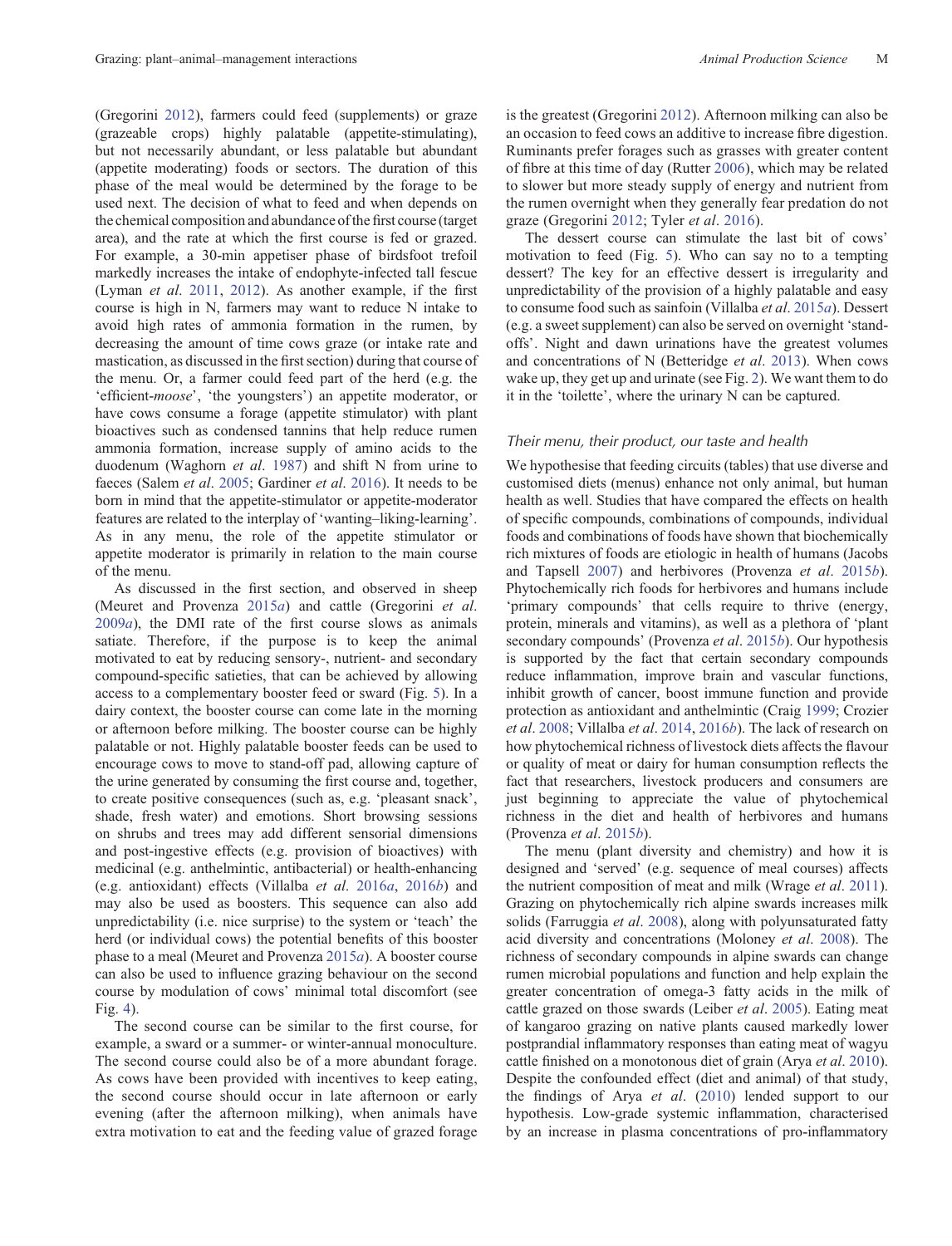markers such as  $TNF-\alpha$ , IL-6 and C-reactive protein, is strongly implicated as a cause of cancer and heart disease in humans (Hotamisligil [2006;](#page-17-0) O'Keefe and Bell [2007\)](#page-18-0). Future studies should investigate how phytochemical diversity of meat and milk products affects inflammatory reponses in humans.

Although much remains to be learned, some studies have suggested that dietary diversity and phytochemical richness confer flavourful aroma-active compounds to meat and dairy products (Vasta et al. [2008](#page-20-0); Schatzker [2010](#page-19-0); Manca [2013](#page-17-0)). The flavour and phytochemical richness of cheese are enhanced when dairy cows can select a diet from botanically diverse swards as opposed to standardised and simple total-mixed ration (Carpino et al. [2004](#page-14-0)a, [2004](#page-14-0)b). Compared with some studies of grass-fed beef (Van Elswyk and McNeill [2014](#page-20-0)), consumers preferred meat from cattle finished on grass accompanied by sainfoin (Maughan et al. [2011,](#page-17-0) [2014](#page-17-0)). Tannins in plants, such as sainfoin, reduce rumen bacteria that produce skatole and indole from protein fermentation, which produce 'off-flavours' in meat and milk (Schreurs et al. [2003](#page-19-0); Priolo et al. [2009](#page-18-0)). Yields of skatole in milkfat cows grazing perennial ryegrass swards are twice as high in afternoon than

morning milk, and have been related to the concentration of sugar in the herbage and its effect on N utilisation in the rumen (Tavendale et al. [2006\)](#page-19-0). This suggests that rumen responses to diurnal fluctuation of sugar concentration of herbage and morning feeding appear to influence the flavour of milk. Like other animals, cattle have a 'sweet tooth' (Plice [1952\)](#page-18-0), preferring herbage and forage harvested in the afternoon, when the sugar concentrations are the greatest (Fisher *et al.*) [2002;](#page-16-0) Burritt et al. [2005](#page-14-0); Mayland et al. [2005](#page-18-0)). It is tempting to hypothesise that incorporating 'their sweet tooth' into phytochemically rich design menus, would produce tastier milk and meat.

Ultimately we are what we eat eats!

## **Conclusions**

We envisage a more holistic view of grazing, with management practices that may enable pastoral livestock-production systems to continually evolve as complex creative systems (Fig. 6).

Ultimately, dairy and meat products reflect the history of landscapes, foodscapes and agricultural systems, manifested



Fig. 6. Setting the TABLE, designing the MENU and influencing the DINER. We envisage farms as taxonomically, chemically and spatially diverse foodscapes that provide multiple environmental benefits to soil, plants, herbivores, human beings and all life on landscapes. The challenging opportunity for the farmer (the CHEF) is to create foodscapes (set the TABLE) and design sequences of feeding events in time and space (design the MENU) that consider individual differences and personalities among his or her cows (the DINERS), with the aim of achieving the maximum number of complementarities and synergies to promote resilience, animal welfare and improved quality of animal products to society.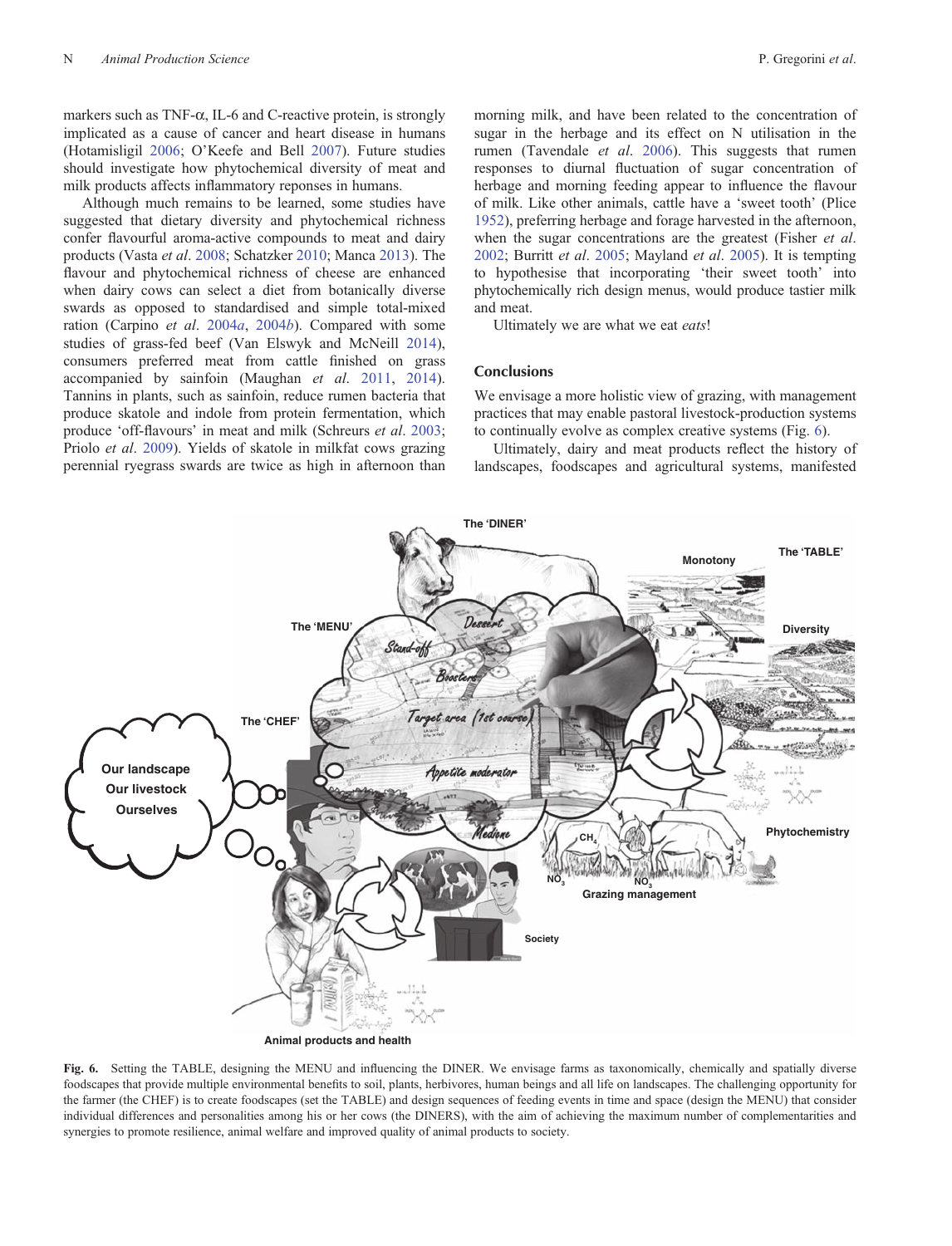<span id="page-14-0"></span>through soil and plant chemistry, and, thereby, grazing management. By managing grazing, we can manipulate links between ingestive–digestive and excretory processes and the diner's foraging decisions in time and space. By providing chemically diverse diets in temporal (the menu) and spatial (the table) scales, we can increase resilience, improve the nutrition and welfare of animals, and potentially reduce environmental impacts. Knowing diners' morpho-physiological characteristics and 'personalities' allows us to design grazing management to influence their grazing, overcoming or strategically enhancing their differences. One size does not fit all! In summary, under pastoral systems, synergies between animals' and farmers' grazing decisions have the potential to offer more greater benefits to our livestock, our landscape and ourselves...

## Acknowledgements

We gratefully acknowledge Mark Neal and Taisekwa Chikazhe (DairyNZ, New Zealand) for reviewing the original version of this manuscript, as well as Dr Eric Kolver (DairyNZ, New Zealand) and Professor Eric Hillerton for their valuable comments, suggestions and constructive criticism. We also thank Pierre Beukes and Alvaro Romera (DairyNZ, New Zealand) for their patience at the time to listen and 'digest' our ideas.

This work is dedicated to all whose heart beats faster when watching ruminants graze. Among them Mindy, Eva, Sofia and Manolo.

#### References

- Alcock J, Maley CC, Aktipis C (2014) Is eating behavior manipulated by the gastrointestinal microbiota? Evolutionary pressures and potential mechanisms. BioEssays 36, 940–949. doi:[10.1002/bies.201400071](dx.doi.org/10.1002/bies.201400071)
- Alford A, Hegarty R, Parnell P, Cacho O, Herd R, Griffith G (2006) The impact of breeding to reduce residual feed intake on enteric methane emissions from the Australian beef industry. Animal Production Science 46, 813–820. doi:[10.1071/EA05300](dx.doi.org/10.1071/EA05300)
- Arya F, Egger S, Colquhoun D, Sullivan D, Pal S, Egger G (2010) Differences in postprandial inflammatory responses to a 'modern' v. traditional meat meal: a preliminary study. British Journal of Nutrition 104, 724–728. doi[:10.1017/S0007114510001042](dx.doi.org/10.1017/S0007114510001042)
- Asay KH, Jensen KB, Waldron BL (2001) Responses of tall fescue cultivars to an irrigation gradient. Crop Science 41, 350–357. doi:[10.2135/](dx.doi.org/10.2135/cropsci2001.412350x) [cropsci2001.412350x](dx.doi.org/10.2135/cropsci2001.412350x)
- Bailey C, Balch C (1961) Saliva secretion and its relation to feeding in cattle. British Journal of Nutrition 15, 383–402. doi:[10.1079/BJN19610048](dx.doi.org/10.1079/BJN19610048)
- Bannink A, Valk H, Van Vuuren A (1999) Intake and excretion of sodium, potassium, and nitrogen and the effects on urine production by lactating dairy cows. Journal of Dairy Science 82, 1008-1018. doi[:10.3168/jds.](dx.doi.org/10.3168/jds.S0022-0302(99)75321-X) [S0022-0302\(99\)75321-X](dx.doi.org/10.3168/jds.S0022-0302(99)75321-X)
- Barry T, McNeill D, McNabb WJ (2001) Plant secondary compounds; their impact on forage nutritive value and upon animal production. In 'XIX international grasslands congress', Sao Paulo, Brazil. (Eds WRS Mattos, SC da Silva) pp. 1–27. (IGC: Sao Paulo, Brazil)
- Bartness TJ, Demas GE (2004) Studies of food intake: lessons from nontraditionally studied species. In 'Neurobiology of food and fluid intake'. (Eds E Strickers, S Woods) pp. 423–467. (Klewer Academics/ Plenum Publisher: New York, NY)
- Bergman CM, Fryxell JM, Gates CC, Fortin D (2001) Ungulate foraging strategies: energy maximizing or time minimizing? Journal of Animal Ecology 70, 289–300.
- Berridge KC (1996) Food reward: brain substrates of wanting and liking. Neuroscience and Biobehavioral Reviews 20, 1–25. doi[:10.1016/0149-](dx.doi.org/10.1016/0149-7634(95)00033-B) [7634\(95\)00033-B](dx.doi.org/10.1016/0149-7634(95)00033-B)
- Betteridge K, Costall D, Li F, Luo D, Ganesh S (2013) Why we need to know what and where cows are urinating: a urine sensor to improve nitrogen models. In 'Proceedings of the New Zealand Grassland Association'. (Ed. E Thom) pp. 119–124. (New Zealand Grassland Association: Tauranga, New Zealand)
- Beukes P, Gregorini P, Romera A, Levy G, Waghorn G (2010) Improving production efficiency as a strategy to mitigate greenhouse gas emissions on pastoral dairy farms in New Zealand. Agriculture, Ecosystems & Environment 136, 358–365. doi:[10.1016/j.agee.2009.08.008](dx.doi.org/10.1016/j.agee.2009.08.008)
- Beukes P, Gregorini P, Romera A, Woodward S, Khaembah E, Chapman D, Nobilly F, Bryant R, Edwards G, Clark D (2014) The potential of diverse pastures to reduce nitrogen leaching on New Zealand dairy farms. Animal Production Science 54, 1971–1979.
- Blundell J, Bellisle F (2013) 'Satiation, satiety and the control of food intake: theory and practice.' (Woodhead Publishing: Cambridge, UK)
- Blundell JE, Green S, Burley V (1994) Carbohydrates and human appetite. The American Journal of Clinical Nutrition 59, 728S–734S.
- Boissy A, Erhard HW (2014) How studying interactions between animal emotions, cognition, and personality can contribute to improve farm animal welfare. In 'Genetics and the behavior of domestic animals'. (Eds T Grading, M Deesing) pp. 81–113. (Academic Press: New York, NY)
- Boudon A, Peyraud J-L (2001) The release of intracellular constituents from fresh ryegrass (Lolium perenne L.) during ingestive mastication in dairy cows: effect of intracellular constituent, season and stage of maturity. Animal Feed Science and Technology 93, 229–245. doi[:10.1016/](dx.doi.org/10.1016/S0377-8401(01)00267-X) [S0377-8401\(01\)00267-X](dx.doi.org/10.1016/S0377-8401(01)00267-X)
- Boudon A, Acosta A, Delagarde R, Peyraud JL (2006) Release of cell contents and comminution of particles of perennial ryegrass herbage during ingestion by dairy cows fed indoors or grazing. Grass and Forage Science 61, 205–217. doi:[10.1111/j.1365-2494.2006.00526.x](dx.doi.org/10.1111/j.1365-2494.2006.00526.x)
- Bristow DJ, Holmes DS (2007) Cortisol levels and anxiety-related behaviors in cattle. Physiology & Behavior 90, 626–628. doi[:10.1016/j.physbeh.](dx.doi.org/10.1016/j.physbeh.2006.11.015) [2006.11.015](dx.doi.org/10.1016/j.physbeh.2006.11.015)
- Burritt EA, Mayland H, Provenza FD, Miller R, Burns J (2005) Effect of added sugar on preference and intake by sheep of hay cut in the morning versus the afternoon. Applied Animal Behaviour Science 94, 245–254. doi:[10.1016/j.applanim.2005.03.001](dx.doi.org/10.1016/j.applanim.2005.03.001)
- Carpino S, Horne J, Melilli C, Licitra G, Barbano D, Van Soest P (2004a) Contribution of native pasture to the sensory properties of Ragusano cheese. Journal of Dairy Science 87, 308–315. doi:[10.3168/jds.S0022-](dx.doi.org/10.3168/jds.S0022-0302(04)73169-0) [0302\(04\)73169-0](dx.doi.org/10.3168/jds.S0022-0302(04)73169-0)
- Carpino S, Mallia S, La Terra S, Melilli C, Licitra G, Acree T, Barbano D, Van Soest P (2004b) Composition and aroma compounds of Ragusano cheese: native pasture and total mixed rations. Journal of Dairy Science 87, 816–830. doi[:10.3168/jds.S0022-0302\(04\)73226-9](dx.doi.org/10.3168/jds.S0022-0302(04)73226-9)
- Castillo A, Kebreab E, Beever D, France J (2000) A review of efficiency of nitrogen utilisation in lactating dairy cows and its relationship with environmental pollution. Journal of Animal and Feed Sciences 9, 1–32.
- Castillo A, Kebreab E, Beever D, Barbi J, Sutton J, Kirby H, France J (2001) The effect of protein supplementation on nitrogen utilization in lactating dairy cows fed grass silage diets. Journal of Animal Science 79, 247-253. doi:[10.2527/2001.791247x](dx.doi.org/10.2527/2001.791247x)
- Catanese F, Distel R, Provenza FD, Villalba J (2012) Early experience with diverse foods increases intake of nonfamiliar flavors and feeds in sheep. Journal of Animal Science 90, 2763–2773. doi[:10.2527/jas.2011-4703](dx.doi.org/10.2527/jas.2011-4703)
- Catanese F, Obelar M, Villalba JJ, Distel RA (2013) The importance of diet choice on stress-related responses by lambs. Applied Animal Behaviour Science 148, 37–45. doi[:10.1016/j.applanim.2013.07.005](dx.doi.org/10.1016/j.applanim.2013.07.005)
- Catanese F, Distel R, Villalba J (2014) Effects of supplementing endophyteinfected tall fescue with sainfoin and polyethylene glycol on the physiology and ingestive behavior of sheep. Journal of Animal Science 92, 744–757. doi:[10.2527/jas.2013-6713](dx.doi.org/10.2527/jas.2013-6713)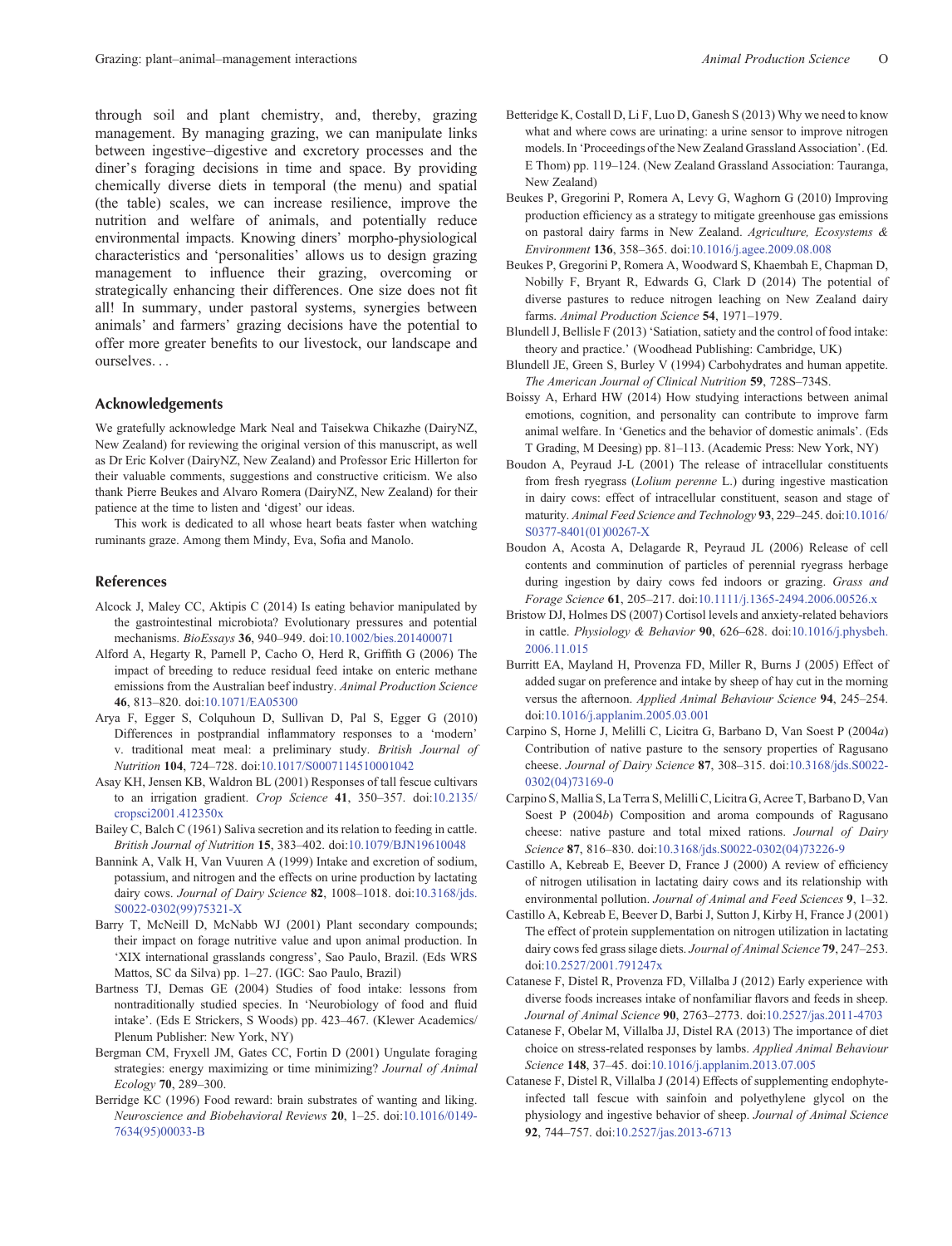- <span id="page-15-0"></span>Cazcarra RF, Petit M (1995) The influence of animal age and sward height on the herbage intake and grazing behaviour of Charolais cattle. Animal Science 61, 497–506. doi[:10.1017/S1357729800014065](dx.doi.org/10.1017/S1357729800014065)
- Champion R, Orr R, Penning P, Rutter S (2004) The effect of the spatial scale of heterogeneity of two herbage species on the grazing behaviour of lactating sheep. Applied Animal Behaviour Science 88, 61–76. doi:[10.1016/j.applanim.2004.02.011](dx.doi.org/10.1016/j.applanim.2004.02.011)
- Chapman D, Parsons A, Cosgrove G, Barker D, Marotti D, Venning K, Rutter S, Hill J, Thompson A (2007) Impacts of spatial patterns in pasture on animal grazing behavior, intake, and performance. Crop Science 47, 399–415. doi:[10.2135/cropsci2006.01.0036](dx.doi.org/10.2135/cropsci2006.01.0036)
- Cheeke PR, Shull LR (1985) 'Natural toxicants in feeds and poisonous plants.' (AVI Publishing Company Inc.: Westport, CT)
- Chilibroste P, Tamminga S, Boer H (1997) Effects of length of grazing session, rumen fill and starvation time before grazing on dry-matter intake, ingestive behaviour and dry-matter rumen pool sizes of grazing lactating dairy cows. Grass and Forage Science 52, 249-257. doi[:10.1111/](dx.doi.org/10.1111/j.1365-2494.1997.tb02355.x) [j.1365-2494.1997.tb02355.x](dx.doi.org/10.1111/j.1365-2494.1997.tb02355.x)
- Chilibroste P, Tamminga S, Van Bruchem J, Van der Togt PL (1998) Effect of allowed grazing time, inert rumen bulk and length of starvation before grazing on the weight, composition and dermentative end-products of the rumen contents of lactating dairy cows. Grass and Forage Science 53, 146–156. doi[:10.1046/j.1365-2494.1998.5320146.x](dx.doi.org/10.1046/j.1365-2494.1998.5320146.x)
- Chilibroste P, Gibb M, Tamminga S (2005) 26 pasture characteristics and animal performance. In 'Quantitative aspects of ruminant digestion and metabolism'. 2nd edn. (Eds J Dijkstra, JM Forbes, J France) pp. 681–706. (CAB International: Wallingford, UK)
- Chilibroste P, Soca P, Mattiauda D, Bentancur O, Robinson P (2007) Short term fasting as a tool to design effective grazing strategies for lactating dairy cattle: a review. Animal Production Science 47, 1075–1084. doi:[10.1071/EA06130](dx.doi.org/10.1071/EA06130)
- Chilibroste P, Dijkstra J, Robinson P, Tamminga S (2008) A simulation model 'CTR Dairy' to predict the supply of nutrients in dairy cows managed under discontinuous feeding patterns. Animal Feed Science and Technology 143, 148–173. doi[:10.1016/j.anifeedsci.2007.05.009](dx.doi.org/10.1016/j.anifeedsci.2007.05.009)
- Chilibroste P, Soca P, Mattiauda D (2015) Behavioural adaptation of dairy cows to changes in feeding management: do they follow a predictable pattern or do they adjust their behaviour for each specific treatment? Animal Production Science 55, 328–338. doi[:10.1071/AN14484](dx.doi.org/10.1071/AN14484)
- Clark C, McLeod K, Glassey C, Gregorini P, Costall D, Betteridge K, Jago J (2010a) Capturing urine while maintaining pasture intake, milk production, and animal welfare of dairy cows in early and late lactation. Journal of Dairy Science 93, 2280–2286. doi[:10.3168/jds.2009-2907](dx.doi.org/10.3168/jds.2009-2907)
- Clark C, Waghorn G, Gregorini P, Woodward S, Clark D (2010b) Diurnal pattern of urinary and faecal nitrogen excretion by dairy cows fed ryegrass pasture twice daily indoors. Advances in Animal Biosciences 2, 269.
- Clauss M, Lechner-Doll M (2001) Differences in selective reticulo-ruminal particle retention as a key factor in ruminant diversification. Oecologia 129, 321–327. doi:[10.1007/s004420100735](dx.doi.org/10.1007/s004420100735)
- Clauss M, Kaiser T, Hummel J (2008) The morphophysiological adaptations of browsing and grazing mammals. In 'The ecology of browsing and grazing'. (Eds I Gordin, H Prins) pp. 47–88. (Springer:Berlin, Heidelberg, Germany)
- Clauss M, Hume I, Hummel J (2010) Evolutionary adaptations of ruminants and their potential relevance for modern production systems. Animal 4, 979. doi:[10.1017/S1751731110000388](dx.doi.org/10.1017/S1751731110000388)
- Copani G, Hall JO, Miller J, Priolo A, Villalba J (2013) Plant secondary compounds as complementary resources: are they always complementary? Oecologia 172, 1041–1049. doi[:10.1007/s00442-012-2551-1](dx.doi.org/10.1007/s00442-012-2551-1)
- Cosgrove GP, Parsons AJ, Marotti DM, Rutter SM, Chapman DF (2001) Opportunities for enhancing the delivery of novel forage attributes. In 'Proceedings of the New Zealand Society of Animal Production'. Vol. 61. pp. 16–19. (New Zealand Society of Animal Production: Christchurch)
- Craig WJ (1999) Health-promoting properties of common herbs. The American Journal of Clinical Nutrition 70, 491s–499s.
- Crozier A, Clifford MN, Ashihara H (2008) 'Plant secondary metabolites: occurrence, structure and role in the human diet.' (John Wiley & Sons: Oxford)
- de Faccio Carvalho PC, Anghinoni I, de Moraes A, de Souza ED, Sulc RM, Lang CR, Flores JPC, Lopes MLT, da Silva JLS, Conte O (2010) Managing grazing animals to achieve nutrient cycling and soil improvement in no-till integrated systems. Nutrient Cycling in Agroecosystems 88, 259–273. doi[:10.1007/s10705-010-9360-x](dx.doi.org/10.1007/s10705-010-9360-x)
- Deswysen A, Ehrlein H (1979) Radiography of intake and (pseudo) rumination behaviour. Annals of Veterinary Research 10, 208–210.
- Dijkstra J, Oenema O, Van Groenigen J, Spek J, Van Vuuren A, Bannink A (2013) Diet effects on urine composition of cattle and  $N_2O$  emissions. Animal 7, 292–302. doi[:10.1017/S1751731113000578](dx.doi.org/10.1017/S1751731113000578)
- Distel RA, Provenza FD (1991) Experience early in life affects voluntary intake of blackbrush by goats. Journal of Chemical Ecology 17, 431–450. doi:[10.1007/BF00994343](dx.doi.org/10.1007/BF00994343)
- Distel R, Villalba J, Laborde H (1994) Effects of early experience on voluntary intake of low-quality roughage by sheep. Journal of Animal Science 72, 1191–1195.
- Doole GJ, Kingwell R (2015) Efficient economic and environmental management of pastoral systems: theory and application. Agricultural Systems 133, 73–84. doi[:10.1016/j.agsy.2014.10.011](dx.doi.org/10.1016/j.agsy.2014.10.011)
- Doran JW, Stamatiadis S, Haberern J (2002) 'Soil health as an indicator of sustainable management. Publications from USDA-ARS/UNL Faculty 180.' (Lincoln, NE)
- Drescher M, Prins HH, Brunsting AM (2008) Comments on 'Foraging in a heterogeneous environment: intake and diet choice'. In 'Resource ecology'. (Eds I Gordon, H Prins) pp. 101–103. (Springer: Wageningen, The Netherlands)
- Duke JA, Bogenschutz-GodwinMJ, Spelman K (2006) The synergy principle at work in plants, pathogens, insects, herbivores, and humans. In 'Natural products from plants'. 2nd edn. (Eds PB Kaufman, LJCseke, SWarber, JA Duke, HL Brielmann) pp. 475–501.
- Edwards G, Parsons A, Bryant R (2008) Manipulating dietary preference to improve animal performance. Animal Production Science 48, 773–779. doi:[10.1071/EA08006](dx.doi.org/10.1071/EA08006)
- Edwards G, Bryant R, Smith N, Hague H, Taylor S, Ferris A, Farrell L (2015) Milk production and urination behaviour of dairy cows grazing diverse and simple pastures. In 'Proceedings of the New Zealand Society of Animal Production'. pp. 79–83. (Dunedin, New Zealand)
- Emmans G, Kyriazakis I (2001) Consequences of geneteic change in farm animals on food intake and feeding behaviour. The Proceedings of the Nutrition Society 60, 115–125.
- Emmick DL (2007) Foraging behavior of dairy cattle on pastures. PhD dissertation Thesis, Utah State University, Logan, UT.
- Engel C (2003) 'Wild health: lessons in natural wellness from the animal kingdom.' (Houghton Mifflin Harcourt: New York, NY)
- Epstein LH, Robinson JL, Temple JL, Roemmich JN, Marusewski AL, Nadbrzuch RL (2009) Variety influences habituation of motivated behavior for food and energy intake in children. The American Journal of Clinical Nutrition 89, 746–754. doi[:10.3945/ajcn.2008.26911](dx.doi.org/10.3945/ajcn.2008.26911)
- Fajardo M, Mattiauda D, Motta G, Genro T, Meikle A, Carriquiry M, Chilibroste P (2015) Use of mixed rations with different access time to pastureland on productive responses of early lactation Holstein cows. Livestock Science 181, 51–57. doi[:10.1016/j.livsci.2015.09.023](dx.doi.org/10.1016/j.livsci.2015.09.023)
- Farruggia A, Martin B, Baumont R, Prache S, Doreau M, Hoste H, Durand D (2008) Quels intérêts de la diversité floristique des prairies permanentes pour les ruminants et les produits animaux. INRA Productions Animales 21, 181–200.
- Fernandes J, Wolever TM, Rao AV (2000) Interrelationships between age, total dietary fiber intake and breath methane in humans. Nutrition Research 20, 929–940. doi:[10.1016/S0271-5317\(00\)00184-6](dx.doi.org/10.1016/S0271-5317(00)00184-6)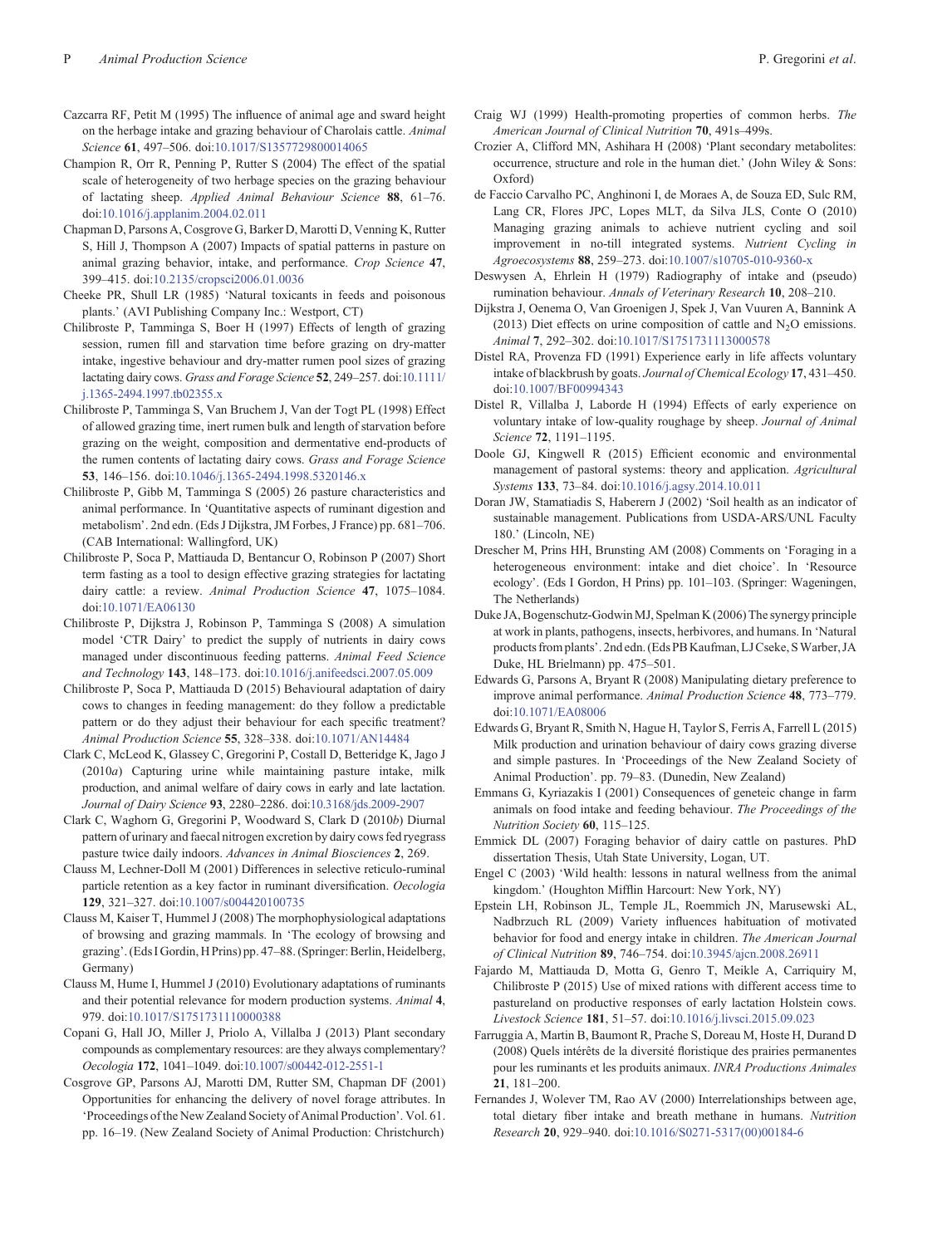- <span id="page-16-0"></span>Fisher DS, Mayland HF, Burns JC (2002) Variation in ruminant preference for alfalfa hays cut at sunup and sundown. Crop Science 42, 231–237. doi:[10.2135/cropsci2002.0231](dx.doi.org/10.2135/cropsci2002.0231)
- Foote KJ, Joy MK, Death RG (2015) New Zealand dairy farming: milking our environment for all its worth. Environmental Management 56, 709–720. doi:[10.1007/s00267-015-0517-x](dx.doi.org/10.1007/s00267-015-0517-x)
- Forbes J, Gregorini P (2015) The catastrophe of meal eating. Animal Production Science 55, 350–359. doi:[10.1071/AN14425](dx.doi.org/10.1071/AN14425)
- Forbes JM, Provenza FD (2000) Integration of learning and metabolic signals into a theory of dietary choice and food intake. In 'Ruminant physiology: digestion, metabolism, growth and reproduction'. (Ed. P. Cronju) pp. 3–19. (CAB International: Wallingford, UK)
- Freeland WJ, Janzen DH (1974) Strategies in herbivory by mammals: the role of plant secondary compounds. American Naturalist 108, 269–289. doi:[10.1086/282907](dx.doi.org/10.1086/282907)
- Freeland W, Calcott P, Anderson LR (1985) Tannins and saponin: interaction in herbivore diets. Biochemical Systematics and Ecology 13, 189–193. doi:[10.1016/0305-1978\(85\)90078-X](dx.doi.org/10.1016/0305-1978(85)90078-X)
- Frutos P, Moreno-Gonzalo J, Hervás G, García U, Ferreira LM, Celaya R, Toral PG, Ortega-Mora LM, Ferre I, Osoro K (2008) Is the anthelmintic effect of heather supplementation to grazing goats always accompanied by anti-nutritional effects? Animal 2, 1449–1456. doi:[10.1017/S175173110](dx.doi.org/10.1017/S1751731108002681) [8002681](dx.doi.org/10.1017/S1751731108002681)
- Furness JB, Rivera LR, Cho H-J, Bravo DM, Callaghan B (2013) The gut as a sensory organ. Nature Reviews Gastroenterology & Hepatology 10, 729e740.
- Gardiner C, Clough T, Cameron K, Di H, Edwards G, de Klein C (2016) Potential for forage diet manipulation in New Zealand pasture ecosystems to mitigate ruminant urine derived N2O emissions: a review. New Zealand Journal of Agricultural Research 59, 1-17.
- Gerber PJ, Mottet A, Opio CI, Falcucci A, Teillard F (2015) Environmental impacts of beef production: review of challenges and perspectives for durability. Meat Science 109, 2–12. doi[:10.1016/j.meatsci.2015.05.013](dx.doi.org/10.1016/j.meatsci.2015.05.013)
- Gibb M (1996) Animal grazing/intake terminology and definitions. Pasture Ecology and Animal Intake 3, 21–37.
- Gibb M (2007) Grassland management with emphasis on grazing behaviour. In 'Fresh herbage for dairy cattle'. (Eds A Elgersma, J Dijkstra, S Tamminga) pp. 141–157. (Springer: Wageningen, The Netherlands)
- Gibbons JM, Lawrence AB, Haskell MJ (2011) Consistency of flight speed and response to restraint in a crush in dairy cattle. Applied Animal Behaviour Science 131, 15–20. doi[:10.1016/j.applanim.2011.01.009](dx.doi.org/10.1016/j.applanim.2011.01.009)
- Ginane C, Bonnet M, Revell D (2015) Feeding behaviour is a consequence of interactions between a reward system and the regulation of metabolic homeostasis. Animal Production Science 55, 247-260. doi:[10.1071/](dx.doi.org/10.1071/AN14481) [AN14481](dx.doi.org/10.1071/AN14481)
- Goopy JP, Donaldson A, Hegarty R, Vercoe PE, Haynes F, Barnett M, Oddy VH (2014) Low-methane yield sheep have smaller rumens and shorter rumen retention time. British Journal of Nutrition 111, 578–585. doi:[10.1017/S0007114513002936](dx.doi.org/10.1017/S0007114513002936)
- Graham N (1980) Variation in energy and nitrogen utilization by sheep between weaning and maturity. Crop & Pasture Science 31, 335–345. doi:[10.1071/AR9800335](dx.doi.org/10.1071/AR9800335)
- Grandl F, Amelchanka S, Furger M, Clauss M, Zeitz J, Kreuzer M, Schwarm A (2016a) Biological implications of longevity in dairy cows: 2. Changes in methane emissions and efficiency with age. Journal of Dairy Science 99, 3472–3485. doi:[10.3168/jds.2015-10262](dx.doi.org/10.3168/jds.2015-10262)
- Grandl F, Luzi S, Furger M, Zeitz J, Leiber F, Ortmann S, Clauss M, Kreuzer M, Schwarm A (2016b) Biological implications of longevity in dairy cows: 1. Changes in feed intake, feeding behavior, and digestion with age. Journal of Dairy Science 99, 3457–3471. doi:[10.3168/jds.2015-10261](dx.doi.org/10.3168/jds.2015-10261)
- Greenwood G, Demment M (1988) The effect of fasting on short-term cattle grazing behaviour. Grass and Forage Science 43, 377–386. doi:[10.1111/](dx.doi.org/10.1111/j.1365-2494.1988.tb01893.x) [j.1365-2494.1988.tb01893.x](dx.doi.org/10.1111/j.1365-2494.1988.tb01893.x)
- Gregorini P (2011) Estado interno. estímulos que motivan el consumo y ciertas conductas ingestivas de rumiantes en pastoreo. In 'Produccion animal en pastoreo'. (Eds CA Cangiano, MA Brizuela) pp. 291–313. (INTA: Buenos Aires)
- Gregorini P (2012) Diurnal grazing pattern: its physiological basis and strategic management. Animal Production Science 52, 416–430.
- Gregorini P (2015) Foreword to 'the meal dynamics of grazing herbivores'. Animal Production Science 55, iii. doi:[10.1071/ANv55n3\\_FO](dx.doi.org/10.1071/ANv55n3_FO)
- Gregorini P, Gunter S, Masino C, Beck P (2007) Effects of ruminal fill on short-term herbage intake rate and grazing dynamics of beef heifers. Grass and Forage Science 62, 346–354. doi[:10.1111/j.1365-2494.2007.](dx.doi.org/10.1111/j.1365-2494.2007.00589.x) 00589 x
- Gregorini P, Gunter S, Beck P (2008a) Matching plant and animal processes to alter nutrient supply in strip-grazed cattle: timing of herbage and fasting allocation. Journal of Animal Science 86, 1006–1020. doi:[10.2527/](dx.doi.org/10.2527/jas.2007-0432) [jas.2007-0432](dx.doi.org/10.2527/jas.2007-0432)
- Gregorini P, Gunter S, Beck P, Soder K, Tamminga S (2008b) Review: the interaction of diurnal grazing pattern, ruminal metabolism, nutrient supply, and management in cattle. The Professional Animal Scientist 24, 308–318. doi:[10.15232/S1080-7446\(15\)30861-5](dx.doi.org/10.15232/S1080-7446(15)30861-5)
- Gregorini P, Clark C, Jago J, Glassey C, McLeod K, Romera A (2009a) Restricting time at pasture: effects on dairy cow herbage intake, foraging behavior, hunger-related hormones, and metabolite concentration during the first grazing session. Journal of Dairy Science 92, 4572–4580. doi:[10.3168/jds.2009-2322](dx.doi.org/10.3168/jds.2009-2322)
- Gregorini P, Soder K, Kensinger R (2009b) Effects of rumen fill on shortterm ingestive behavior and circulating concentrations of ghrelin, insulin, and glucose of dairy cows foraging vegetative micro-swards. Journal of Dairy Science 92, 2095–2105. doi[:10.3168/jds.2008-1803](dx.doi.org/10.3168/jds.2008-1803)
- Gregorini P, Beukes P, Bryant R, Romera A (2010) A brief overview and simulation of the effects of some feeding strategies on nitrogen excretion and enteric methane emission from grazing dairy cows. In 'Proceedings of the 4th Australasian dairy science symposium'. (Eds GR Edwards, R Bryant) pp. 29–43. (Caxton Press: Lincoln, New Zealand)
- Gregorini P, Clark C, McLeod K, Glassey C, Romera A, Jago J (2011) Short communication: feeding station behavior of grazing dairy cows in response to restriction of time at pasture. Livestock Science 137, 287–291. doi:[10.1016/j.livsci.2010.11.017](dx.doi.org/10.1016/j.livsci.2010.11.017)
- Gregorini P, DelaRue B, McLeod K, Clark C, Glassey C, Jago J (2012) Rumination behavior of grazing dairy cows in response to restricted time at pasture. Livestock Science 146, 95–98. doi:[10.1016/j.livsci.2012.](dx.doi.org/10.1016/j.livsci.2012.02.020) [02.020](dx.doi.org/10.1016/j.livsci.2012.02.020)
- Gregorini P, Beukes PC, Romera AJ, Levy G, Hanigan MD (2013a) A model of diurnal grazing patterns and herbage intake of a dairy cow, MINDY: model description. Ecological Modelling 270, 11–29. doi:[10.1016/j.ecolmodel.2013.09.001](dx.doi.org/10.1016/j.ecolmodel.2013.09.001)
- Gregorini P, Dela Rue B, Pourau M, Glassey C, Jago J (2013b) Short communication: a note on rumination behavior of dairy cows under intensive grazing systems. Livestock Science 158, 151–156. doi[:10.1016/](dx.doi.org/10.1016/j.livsci.2013.10.012) [j.livsci.2013.10.012](dx.doi.org/10.1016/j.livsci.2013.10.012)
- Gregorini P, Provenza F, Carvalho P (Eds) (2015a) 'The meal dynamics of grazing herbivores.' (CSIRO Publishing: Melbourne)
- Gregorini P, Villalba J, Provenza F, Beukes P, Forbes J (2015b) Modelling preference and diet selection patterns by grazing ruminants: a development in a mechanistic model of a grazing dairy cow, MINDY. Animal Production Science 55, 360–375. doi:[10.1071/AN14472](dx.doi.org/10.1071/AN14472)
- Gregorini P,Waghorn G, Kuhn-Sherlock B, Romera A,Macdonald K (2015c) Short communication: grazing pattern of dairy cows that were selected for divergent residual feed intake as calves. Journal of Dairy Science 98, 6486–6491. doi:[10.3168/jds.2015-9614](dx.doi.org/10.3168/jds.2015-9614)
- Gregorini P, Beukes PC, Dalley D, Romera AJ (2016) Screening for diets that reduce urinary nitrogen excretion and methane emissions while maintaining or increasing production by dairy cows. The Science of the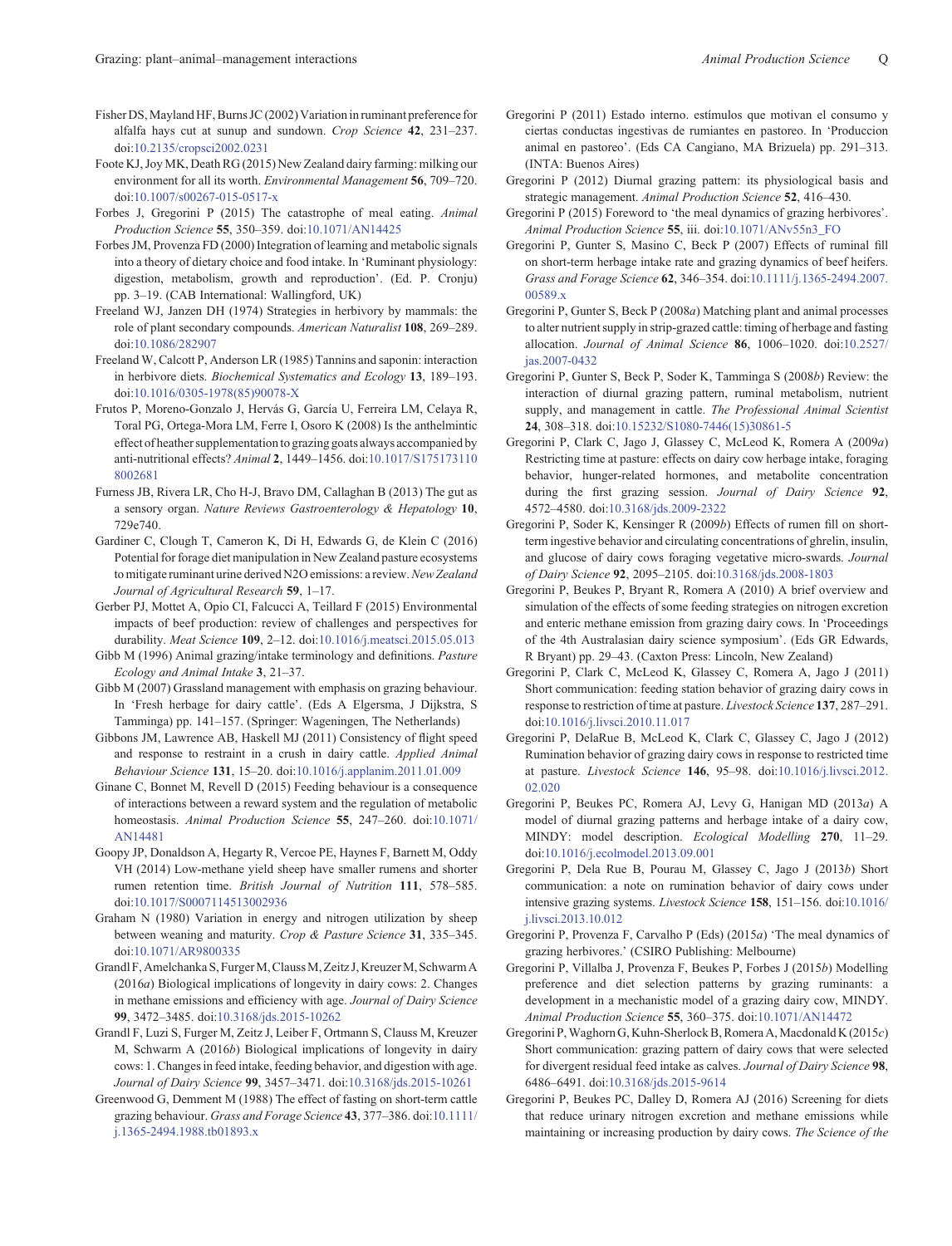<span id="page-17-0"></span>Total Environment 551–552, 32–41. doi[:10.1016/j.scitotenv.2016.](dx.doi.org/10.1016/j.scitotenv.2016.01.203) [01.203](dx.doi.org/10.1016/j.scitotenv.2016.01.203)

- Hegarty R, Goopy J, Herd R, McCorkell B (2007) Cattle selected for lower residual feed intake have reduced daily methane production. Journal of Animal Science 85, 1479–1486. doi:[10.2527/jas.2006-236](dx.doi.org/10.2527/jas.2006-236)
- Helkimo E, Carlsson GE, Helkimo M (1978) Chewing efficiency and state of dentition: a methodologic study. Acta Odontologica Scandinavica 36, 33–41. doi:[10.3109/00016357809026364](dx.doi.org/10.3109/00016357809026364)
- Hill J, Chapman D, Cosgrove G, Parsons A (2009) Do ruminants alter their preference for pasture species in response to the synchronization of delivery and release of nutrients? Rangeland Ecology and Management 62, 418–427. doi[:10.2111/08-084.1](dx.doi.org/10.2111/08-084.1)
- Hogan J, Keeney P, Weston R (1985) Factors affecting the intake of feed by grazing animals. In 'Temperate pastures: their production, use and management'. (Eds JL Wheeler, CJ Pearson, GE Roberts) pp. 317–327. (FAO: Rome, Italy)
- Hotamisligil GS (2006) Inflammation and metabolic disorders. Nature 444, 860–867. doi:[10.1038/nature05485](dx.doi.org/10.1038/nature05485)
- IPCC (2006) 2016 IPCC guidelines for national greenhouse gas inventories. Vol. 2. Energy. Available at [http://www.ipcc-nggip.iges.or.jp/public/](www.ipcc-nggip.iges.or.jp/public/2006gl/vol2.html) [2006gl/vol2.html](www.ipcc-nggip.iges.or.jp/public/2006gl/vol2.html) [Verified 21 February 2017]
- Jacobs DR, Tapsell LC (2007) Food, not nutrients, is the fundamental unit in nutrition. Nutrition Reviews 65, 439–450.
- Janssen PH (2010a) Influence of hydrogen on rumen methane formation and fermentation balances through microbial growth kinetics and fermentation thermodynamics. Animal Feed Science and Technology 160, 1–22. doi[:10.1016/j.anifeedsci.2010.07.002](dx.doi.org/10.1016/j.anifeedsci.2010.07.002)
- Janssen PH (2010b) Influence of hydrogen on rumen methane formation and fermentation balances through microbial growth kinetics and fermentation thermodynamics. Animal Feed Science and Technology 160, 1–22. doi[:10.1016/j.anifeedsci.2010.07.002](dx.doi.org/10.1016/j.anifeedsci.2010.07.002)
- Jensen TL, Provenza FD, Villalba JJ (2013) Influence of diet sequence on intake of foods containing ergotamine D tartrate, tannins and saponins by sheep. Applied Animal Behaviour Science 144, 57–62. doi:[10.1016/j.applanim.2012.12.006](dx.doi.org/10.1016/j.applanim.2012.12.006)
- Johnson DE, Ward GM (1996) Estimates of animal methane emissions. Environmental Monitoring and Assessment 42, 133–141. doi:[10.1007/](dx.doi.org/10.1007/BF00394046) [BF00394046](dx.doi.org/10.1007/BF00394046)
- Kebreab E, France J, Beever D, Castillo A (2001) Nitrogen pollution by dairy cows and its mitigation by dietary manipulation. Nutrient Cycling in Agroecosystems 60, 275–285. doi[:10.1023/A:1012668109662](dx.doi.org/10.1023/A:1012668109662)
- Koolhaas J, Van Reenen C (2016) Animal behavior and wellbeing symposium: interaction between coping style/personality, stress, and welfare: relevance for domestic farm animals. Journal of Animal Science 94, 2284–2296. doi[:10.2527/jas.2015-0125](dx.doi.org/10.2527/jas.2015-0125)
- Koolhaas J, De Boer S, Coppens C, Buwalda B (2010) Neuroendocrinology of coping styles: towards understanding the biology of individual variation. Frontiers in Neuroendocrinology 31, 307–321. doi:[10.1016/](dx.doi.org/10.1016/j.yfrne.2010.04.001) [j.yfrne.2010.04.001](dx.doi.org/10.1016/j.yfrne.2010.04.001)
- Laca EA (2008) Foraging in a heterogeneous environment: intake and diet choice. In 'Resource ecology'. (Eds I Gordon, H Prins) pp. 81–100. (Springer: Wageningen, The Netherlands)
- Laca EA (2009) New approaches and tools for grazing management. Rangeland Ecology and Management 62, 407–417. doi[:10.2111/08-](dx.doi.org/10.2111/08-104.1) [104.1](dx.doi.org/10.2111/08-104.1)
- Laca EA, Sokolow S, Galli JR, Cangiano CA (2010) Allometry and spatial scales of foraging in mammalian herbivores. Ecology Letters 13, 311–320. doi[:10.1111/j.1461-0248.2009.01423.x](dx.doi.org/10.1111/j.1461-0248.2009.01423.x)
- Lagrange S, Villalba JJ (2016) Influence of forage diversity on feeding behavior and diet digestibility in lambs. Journal of Animal Science 94(Suppl. 5), 289.
- Larson-Praplan S, George M, Buckhouse J, Laca E (2015) Spatial and temporal domains of scale of grazing cattle. Animal Production Science 55, 284–297. doi[:10.1071/AN14641](dx.doi.org/10.1071/AN14641)
- Lassey K, Walker C, McMillan A, Ulyatt M (2001) On the performance of SF 6 permeation tubes used in determining methane emission from grazing livestock. Chemosphere. Global Change Science 3, 367–376. doi:[10.1016/S1465-9972\(01\)00017-4](dx.doi.org/10.1016/S1465-9972(01)00017-4)
- Lazarus RS (1991) Progress on a cognitive-motivational-relational theory of emotion. The American Psychologist 46, 819. doi[:10.1037/0003-](dx.doi.org/10.1037/0003-066X.46.8.819) [066X.46.8.819](dx.doi.org/10.1037/0003-066X.46.8.819)
- Lazo A, Soriguer RC (1993) Size-biased foraging behaviour in feral cattle. Applied Animal Behaviour Science 36, 99–110. doi[:10.1016/0168-1591](dx.doi.org/10.1016/0168-1591(93)90002-7) [\(93\)90002-7](dx.doi.org/10.1016/0168-1591(93)90002-7)
- Le Neindre P, Trillat G, Sapa J, Ménissier F, Bonnet J, Chupin J (1995) Individual differences in docility in Limousin cattle. Journal of Animal Science 73, 2249–2253. doi[:10.2527/1995.7382249x](dx.doi.org/10.2527/1995.7382249x)
- Leiber F, Kreuzer M, Nigg D, Wettstein H-R, Scheeder MRL (2005) A study on the causes for the elevated n-3 fatty acids in cows' milk of alpine origin. Lipids 40, 191–202. doi[:10.1007/s11745-005-1375-3](dx.doi.org/10.1007/s11745-005-1375-3)
- Lentle R, Janssen P (2008) Physical characteristics of digesta and their influence on flow and mixing in the mammalian intestine: a review. Journal of Comparative Physiology. B, Biochemical, Systemic, and Environmental Physiology 178, 673–690. doi:[10.1007/s00360-008-0264-x](dx.doi.org/10.1007/s00360-008-0264-x)
- Lyman TD, Provenza FD, Villalba JJ (2008) Sheep foraging behavior in response to interactions among alkaloids, tannins and saponins. Journal of the Science of Food and Agriculture 88, 824–831. doi:[10.1002/](dx.doi.org/10.1002/jsfa.3158) [jsfa.3158](dx.doi.org/10.1002/jsfa.3158)
- Lyman T, Provenza F, Villalba J, Wiedmeier R (2011) Cattle preferences differ when endophyte-infected tall fescue, birdsfoot trefoil, and alfalfa are grazed in different sequences. Journal of Animal Science 89, 1131–1137. doi:[10.2527/jas.2009-2741](dx.doi.org/10.2527/jas.2009-2741)
- Lyman T, Provenza FD, Villalba J, Wiedmeier R (2012) Phytochemical complementarities among endophyte-infected tall fescue, reed canarygrass, birdsfoot trefoil and alfalfa affect cattle foraging. Animal 6, 676–682. doi[:10.1017/S1751731111001996](dx.doi.org/10.1017/S1751731111001996)
- MacAdam JW, Villalba JJ (2015) Beneficial effects of temperate forage legumes that contain condensed tannins. Agriculture 5, 475–491. doi:[10.3390/agriculture5030475](dx.doi.org/10.3390/agriculture5030475)
- Maczulak AE, Wolin M, Miller TL (1989) Increase in colonic methanogens and total anaerobes in aging rats. Applied and Environmental Microbiology 55, 2468–2473.
- Makkar HP (2016) Animal nutrition in a 360-degree view and a framework for future R&D work: towards sustainable livestock production. Animal Production Science 56, 1561–1568.
- Maltz E, Silanikove N (1996) Kidney function and nitrogen balance of high yielding dairy cows at the onset of lactation. Journal of Dairy Science 79, 1621–1626. doi[:10.3168/jds.S0022-0302\(96\)76525-6](dx.doi.org/10.3168/jds.S0022-0302(96)76525-6)
- Manca R (2013) Nutritional value and utilization of plants with antimicrobial properties as components of the diet of dairy sheep. PhD Thesis, University of Sassari, Sardenia, Italy.
- Mangel M, Clark CW (1986) Towards a unified foraging theory. Ecology 67, 1127–1138. doi[:10.2307/1938669](dx.doi.org/10.2307/1938669)
- Mattiauda D, Tamminga S, Gibb M, Soca P, Bentancur O, Chilibroste P (2013) Restricting access time at pasture and time of grazing allocation for Holstein dairy cows: ingestive behaviour, dry matter intake and milk production. Livestock Science 152, 53–62. doi:[10.1016/j.livsci.2012.](dx.doi.org/10.1016/j.livsci.2012.12.010) [12.010](dx.doi.org/10.1016/j.livsci.2012.12.010)
- Maughan C, Tansawat R, Cornforth D, Ward R, Martini S (2011) Development of a beef flavor lexicon and its application to compare the flavor profile and consumer acceptance of rib steaks from grass- or grain-fed cattle. Meat Science 90, 116–121. doi:[10.1016/j.meatsci.2011.](dx.doi.org/10.1016/j.meatsci.2011.06.006) [06.006](dx.doi.org/10.1016/j.meatsci.2011.06.006)
- Maughan B, Provenza F, Tansawat R, Maughan C, Martini S, Ward R, Clemensen A, Song X, Cornforth D, Villalba J (2014) Importance of grass-legume choices on cattle grazing behavior, performance and meat characteristics. Journal of Animal Science 92, 2309. doi:[10.2527/](dx.doi.org/10.2527/jas.2013-7297) [jas.2013-7297](dx.doi.org/10.2527/jas.2013-7297)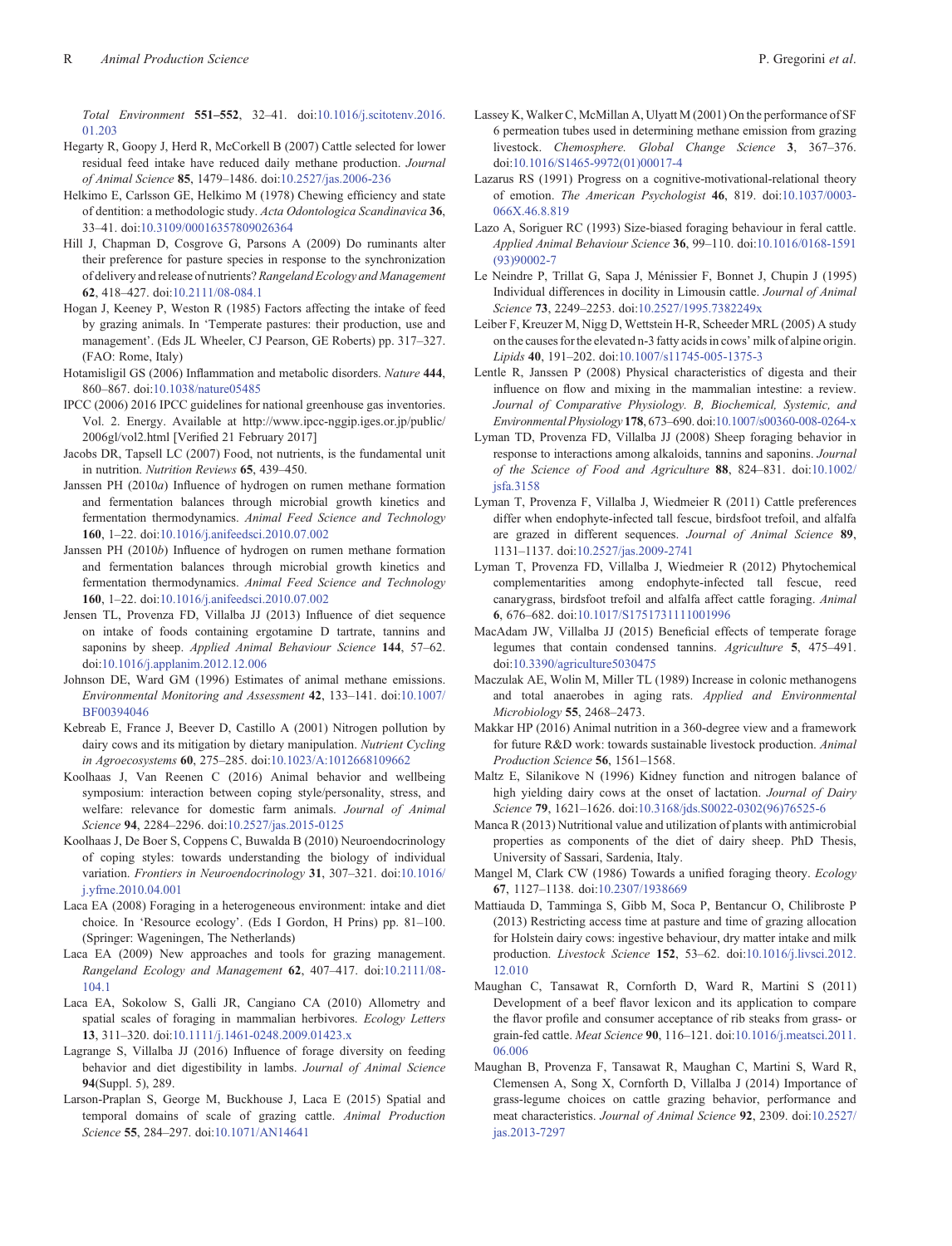- <span id="page-18-0"></span>Mayland H, Mertens D, Taylor T, Burns J, Fisher D, Gregorini P, Ciavarella T, Smith K, Shewmaker G, Griggs T (2005) Diurnal changes in forage quality and their effects on animal preference, intake, and performance. In '35th California alfalfa and forage symposium', Visalia, CA, USA. pp. 223–230. (University of California: Davis, CA)
- McLeod M, Minson D (1988) Large particle breakdown by cattle eating ryegrass and alfalfa. Journal of Animal Science 66, 992. doi:[10.2527/](dx.doi.org/10.2527/jas1988.664992x) [jas1988.664992x](dx.doi.org/10.2527/jas1988.664992x)
- McMeekan CP (1961) 'Grass to milk.' 2nd edn. (The New Zealand Dairy Exporter: Wellington, New Zealand)
- Meuret M, Provenza F  $(2015a)$  How herders create meal sequences to stimulate intake and optimize use of forage diversity on grazinglands in southern France. Animal Production Science 55, 309–318. doi:[10.1071/AN14415](dx.doi.org/10.1071/AN14415)
- Meuret M, Provenza F (2015b) When art and science meet: integrating herders' knowledge with science of foraging for managing rangelands. Rangeland Ecology and Management 68, 1-17. doi:[10.1016/j.rama.](dx.doi.org/10.1016/j.rama.2014.12.007) [2014.12.007](dx.doi.org/10.1016/j.rama.2014.12.007)
- Michelena P, Sibbald AM, Erhard HW, McLeod JE (2009) Effects of group size and personality on social foraging: the distribution of sheep across patches. Behavioral Ecology 20, 145–152. doi[:10.1093/beheco/arn126](dx.doi.org/10.1093/beheco/arn126)
- Min B, Hart S (2003) Tannins for suppression of internal parasites. Journal of Animal Science 81, E102–E109.
- Molano G, Renard T, Clark H (2003) The effect of level of feeding and forage quality on methane emissions by wether lambs. In 'Proceedings of the 2nd joint Australia and New Zealand forum on non- $CO<sub>2</sub>$  greenhouse gas emissions from agriculture'. (Eds R Eckard, B Slattery) p. F. (Cooperative Research Centre for Greenhouse Gas Accounting: Canberra)
- Moloney A, Fievez V, Martin B, Nute G, Richardson R, Hopkins A, Gustafsson T, Bertilsson J, Dalin G, Nilsdotter-Linde N (2008) Botanically diverse forage-based rations for cattle: implications for product composition, product quality and consumer health. In 'Biodiversity and animal feed: future challenges for grassland production. Proceedings of the 22nd general meeting of the European Grassland Federation', 9–12 June 2008, Uppsala, Sweden. (Eds A Hopkins, T Gustafsson, J Bertilsson, G Dalin, N Nilsdotter-Linde, E Spörndly) pp. 361–374. (Swedish University of Agricultural Sciences: Uppsala, Sweden)
- Mote T, Villalba J, Provenza F (2008) Foraging sequence influences the ability of lambs to consume foods containing tannins and terpenes. Applied Animal Behaviour Science 113, doi[:10.1016/j.applanim.2007.](dx.doi.org/10.1016/j.applanim.2007.10.003) [10.003](dx.doi.org/10.1016/j.applanim.2007.10.003)
- Nuthall R, Rutter SM, Rook AJ (2000) Milk production by dairy cows grazing mixed swards or adjacent monocultures of grass and white clover. In 'Proceedings of the 6th British Grassland Society research meeting', Aberdeen, UK. pp. 117–118.
- O'Keefe JH, Bell DS (2007) Postprandial hyperglycemia/hyperlipidemia (postprandial dysmetabolism) is a cardiovascular risk factor. The American Journal of Cardiology 100, 899-904. doi[:10.1016/j.amjcard.](dx.doi.org/10.1016/j.amjcard.2007.03.107) [2007.03.107](dx.doi.org/10.1016/j.amjcard.2007.03.107)
- Oudshoorn FW, Kristensen T, Nadimi ES (2008) Dairy cow defecation and urination frequency and spatial distribution in relation to time-limited grazing. Livestock Science 113, 62–73. doi:[10.1016/j.livsci.2007.02.021](dx.doi.org/10.1016/j.livsci.2007.02.021)
- Owen-Smith N, Fryxell J, Merrill E (2010) Foraging theory upscaled: the behavioural ecology of herbivore movement. Philosophical Transactions of the Royal Society of London. Series B, Biological Sciences 365, 2267–2278.
- Owens J, Provenza FD, Wiedmeier RD, Villalba JJ (2012) Supplementing endophyte-infected tall fescue or reed canarygrass with alfalfa or birdsfoot trefoil increases forage intake and digestibility by sheep. Journal of the Science of Food and Agriculture 92, 987–992. doi:[10.1002/jsfa.4681](dx.doi.org/10.1002/jsfa.4681)
- Pembleton KG, Tozer KN, Edwards GR, Jacobs JL, Turner LR (2015) Simple versus diverse pastures: opportunities and challenges in dairy systems.Animal Production Science 55, 893–901. doi[:10.1071/AN14816](dx.doi.org/10.1071/AN14816)
- Pérez-Barbería F, Gordon I (1998) Factors affecting food comminution during chewing in ruminants: a review. Biological Journal of the Linnean Society. Linnean Society of London 63, 233–256. doi[:10.1111/](dx.doi.org/10.1111/j.1095-8312.1998.tb01516.x) [j.1095-8312.1998.tb01516.x](dx.doi.org/10.1111/j.1095-8312.1998.tb01516.x)
- Pinheiro Machado Filho L, Martins D'Ávila L, da Silva Kazama D, Bento L, Kuhnen S (2014) How sustainable is grain supplementation of grazing dairy cows on family farms in the south of Brazil? Animal <sup>4</sup>, 463–475.
- Plice MJ (1952) Sugar versus the intuitive choice of foods by livestock. Journal of Range Management 5, 69–75. doi[:10.2307/3894688](dx.doi.org/10.2307/3894688)
- Poppi D, France J, McLennan S (2000) Intake, passage and digestibility. In 'Feeding systems and feed evaluation model'. (Ed. MTaJ France) pp. 35–53. (CAB International: Wallingford, UK)
- Prins HH, Van Langevelde F (2008) 'Resource ecology: spatial and temporal dynamics of foraging.' (Springer Science & Business Media: Dordrecht, The Netherlands)
- Prinz JF, Lucas PW (1997) An optimization model for mastication and swallowing in mammals. Proceedings of the Royal Society of London. Series B, Biological Sciences 264, 1715-1721. doi[:10.1098/rspb.](dx.doi.org/10.1098/rspb.1997.0238) [1997.0238](dx.doi.org/10.1098/rspb.1997.0238)
- Priolo A, Vasta V, Fasone V, Lanza C, Scerra M, Biondi L, Bella M, Whittington F (2009) Meat odour and flavour and indoles concentration in ruminal fluid and adipose tissue of lambs fed green herbage or concentrates with or without tannins. Animal 3, 454–460. doi:[10.1017/S1751731108003662](dx.doi.org/10.1017/S1751731108003662)
- Provenza FD (1995) Postingestive feedback as an elementary determinant of food preference and intake in ruminants. Journal of Range Management Archives 48, 2–17. doi:[10.2307/4002498](dx.doi.org/10.2307/4002498)
- Provenza FD (1996) Acquired aversions as the basis for varied diets of ruminants foraging on rangelands. Journal of Animal Science 74, 2010–2020. doi:[10.2527/1996.7482010x](dx.doi.org/10.2527/1996.7482010x)
- Provenza FD, Villalba JJ (2006) Foraging in domestic herbivores: linking the internal and external milieux. In 'Feeding in domestic vertebrates: from structure to behaviour'. (Ed. V Bels) pp. 210–240. (CABI: Oxfordshire, UK)
- Provenza FD, Villalba JJ, Dziba L, Atwood SB, Banner RE (2003) Linking herbivore experience, varied diets, and plant biochemical diversity. Small Ruminant Research 49, 257–274. doi:[10.1016/S0921-4488\(03\)](dx.doi.org/10.1016/S0921-4488(03)00143-3) [00143-3](dx.doi.org/10.1016/S0921-4488(03)00143-3)
- Provenza FD, Villalba JJ, Haskell J, MacAdam JW, Griggs T, Wiedmeier RD (2007) The value to herbivores of plant physical and chemical diversity in time and space. Crop Science 47, 382–398. doi[:10.2135/cropsci2006.](dx.doi.org/10.2135/cropsci2006.02.0083) [02.0083](dx.doi.org/10.2135/cropsci2006.02.0083)
- Provenza F, Pringle H, Revell D, Bray N, Hines C, Teague R, Steffens T, Barnes M (2013) Complex creative systems: principles, processes, and practices of transformation. Rangelands <sup>35</sup>, 6–13. doi:[10.2111/](dx.doi.org/10.2111/RANGELANDS-D-13-00013.1) [RANGELANDS-D-13-00013.1](dx.doi.org/10.2111/RANGELANDS-D-13-00013.1)
- Provenza F, Gregorini P, Carvalho Pd F (2015a) Synthesis: foraging decisions link plants, herbivores and human beings. Animal Production Science 55, 411–425. doi:[10.1071/AN14679](dx.doi.org/10.1071/AN14679)
- Provenza FD, Meuret M, Gregorini P (2015b) Our landscapes, our livestock, ourselves: restoring broken linkages among plants, herbivores, and humans with diets that nourish and satiate. Appetite 95, 500–519. doi:[10.1016/j.appet.2015.08.004](dx.doi.org/10.1016/j.appet.2015.08.004)
- Ramírez-Restrepo CA, Barry TN (2005) Alternative temperate forages containing secondary compounds for improving sustainable productivity in grazing ruminants. Animal Feed Science and Technology 120, 179–201. doi[:10.1016/j.anifeedsci.2005.01.015](dx.doi.org/10.1016/j.anifeedsci.2005.01.015)
- Raubenheimer D (1992) Tannic acid, protein, and digestible carbohydrate: dietary imbalance and nutritional compensation in locusts. *Ecology* 73, 1012–1027. doi:[10.2307/1940176](dx.doi.org/10.2307/1940176)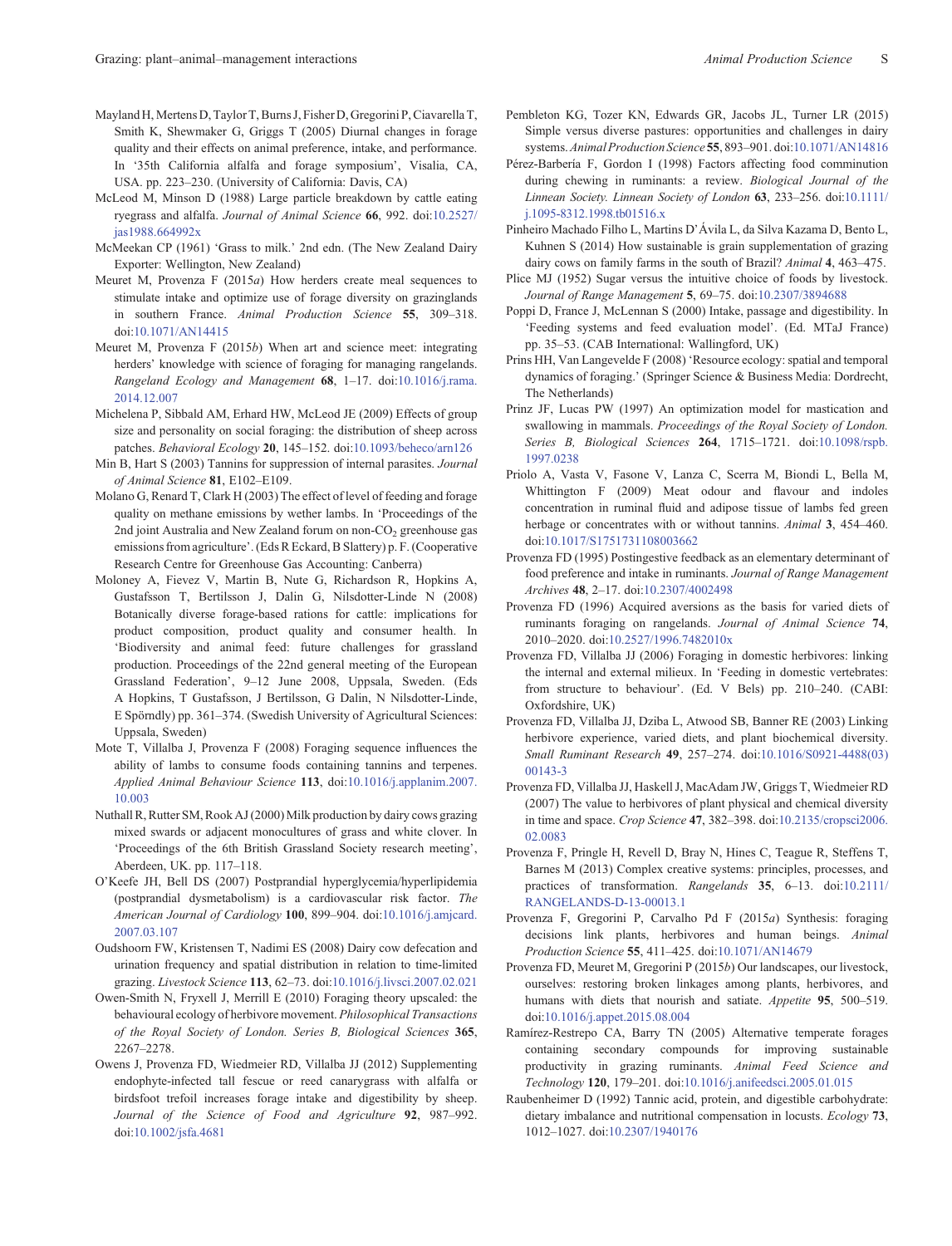- <span id="page-19-0"></span>Réale D, Gallant BY, Leblanc M, Festa-Bianchet M (2000) Consistency of temperament in bighorn ewes and correlates with behaviour and life history. Animal Behaviour 60, 589–597. doi[:10.1006/anbe.2000.1530](dx.doi.org/10.1006/anbe.2000.1530)
- Reid RS, Bedelian C, Said MY, Kruska RL, Mauricio RM, Castel V, Olson J, Thornton PK (2009) Global livestock impacts on biodiversity. Livestock in a Changing Landscape 1, 111–138. doi:[10.1006/anbe.2000.1530](dx.doi.org/10.1006/anbe.2000.1530)
- Rius A, Kittelmann S, Macdonald K, Waghorn G, Janssen P, Sikkema E (2012) Nitrogen metabolism and rumen microbial enumeration in lactating cows with divergent residual feed intake fed high-digestibility pasture. Journal of Dairy Science 95, 5024–5034. doi[:10.3168/jds.2012-](dx.doi.org/10.3168/jds.2012-5392) [5392](dx.doi.org/10.3168/jds.2012-5392)
- Rogosic J, Estell RE, Skobic D, Martinovic A, Maric S (2006) Role of species diversity and secondary compound complementarity on diet selection of Mediterranean shrubs by goats. Journal of Chemical Ecology 32, 1279–1287. doi[:10.1007/s10886-006-9084-1](dx.doi.org/10.1007/s10886-006-9084-1)
- Rolls BJ, Rowe EA, Rolls ET (1982) How sensory properties of foods affect human feeding behavior. Physiology & Behavior 29, 409-417. doi:[10.1016/0031-9384\(82\)90259-1](dx.doi.org/10.1016/0031-9384(82)90259-1)
- Rook AJ, Dumont B, Isselstein J, Osoro K, WallisDeVries MF, Parente G, Mills J (2004) Matching type of livestock to desired biodiversity outcomes in pastures–a review. Biological Conservation 119, 137–150. doi[:10.1016/j.biocon.2003.11.010](dx.doi.org/10.1016/j.biocon.2003.11.010)
- Rosenthal GA, Berenbaum MR (2012) 'Herbivores: their interactions with secondary plant metabolites: ecological and evolutionary processes.' (Academic Press: New York, NY)
- Rossi J, Macdonald K, Thorrold B, Hodgson J, Holmes C (2005) Differences in grazing behaviour and herbage intake between genotypes and Holstein–Friesian dairy cows grazing short or long swards. Proceedings of the New Zealand Society of Animal Production 65, 236–240.
- Rutter SM (2006) Diet preference for grass and legumes in free-ranging domestic sheep and cattle: current theory and future application. Applied Animal Behaviour Science 97, 17–35. doi[:10.1016/j.applanim.2005.](dx.doi.org/10.1016/j.applanim.2005.11.016) [11.016](dx.doi.org/10.1016/j.applanim.2005.11.016)
- Rutter SM (2010) Review: grazing preferences in sheep and cattle: implications for production, the environment and animal welfare. Canadian Journal of Animal Science 90, 285–293. doi:[10.4141/](dx.doi.org/10.4141/CJAS09119) [CJAS09119](dx.doi.org/10.4141/CJAS09119)
- Sabatier R, Durant D, Hazard L, Lauvie A, Lécrivain E, Magda D, Martel G, Roche B, De Sainte Marie C, d'Eyry FT (2015) Towards biodiversitybased livestock systems: review of evidence and options for improvement. Perspectives in Agriculture, Veterinary Science, Nutrition and Natural Resources 10, 1–13. doi:[10.1079/PAVSNNR201510020](dx.doi.org/10.1079/PAVSNNR201510020)
- Salem HB, Makkar H, Nefzaoui A, Hassayoun L, Abidi S (2005) Benefit from the association of small amounts of tannin-rich shrub foliage (Acacia cyanophylla Lindl.) with soya bean meal given as supplements to Barbarine sheep fed on oaten hay. Animal Feed Science and Technology 122, 173–186. doi:[10.1016/j.anifeedsci.2005.04.012](dx.doi.org/10.1016/j.anifeedsci.2005.04.012)
- Sangha KK, Midmore DJ, Rolfe J, Jalota RK (2005) Tradeoffs between pasture production and plant diversity and soil health attributes of pasture systems of central Queensland, Australia. Agriculture, Ecosystems & Environment 111, 93–103. doi[:10.1016/j.agee.2005.05.007](dx.doi.org/10.1016/j.agee.2005.05.007)

Schatzker M (2010) 'Steak: one man's search for the world's tastiest piece of beef.' (Penguin: New York, NY)

- Schiere JH, Darnhofer I, Duru M (2012) Dynamics in farming systems: of changes and choices. In 'Farming systems research into the 21st century: the new dynamic'. (Eds I Darnhofer, D Gibbon, B Dedieu) pp. 337–363. (Springer: Wageningen, The Netherlands)
- Schreurs NM, Tavendale MH, Lane GA, Barry TN, Marotti DM, McNabb WC (2003) Postprandial indole and skatole formation in the rumen when feeding white clover, perennial ryegrass and Lotus corniculatus. Proceedings of the New Zealand Society of Animal Production 63, 14–17.

Searle KR, Hunt LP, Gordon IJ (2010) Individualistic herds: individual variation in herbivore foraging behavior and application to rangeland management. Applied Animal Behaviour Science 122, 1-12. doi:[10.1016/](dx.doi.org/10.1016/j.applanim.2009.10.005) [j.applanim.2009.10.005](dx.doi.org/10.1016/j.applanim.2009.10.005)

- Senft R, Coughenour M, Bailey D, Rittenhouse L, Sala O, Swift D (1987) Large herbivore foraging and ecological hierarchies. Bioscience 37, 789–799. doi:[10.2307/1310545](dx.doi.org/10.2307/1310545)
- Shepherd M, Costall D, Shorten P (2016) 'Evaluation of urine excretion from dairy cows under different farm systems using urine sensors.' (AgResearch, DairyNZ: Hamilton, New Zealand)
- Sibbald AM, Erhard HW, McLeod JE, Hooper RJ (2009) Individual personality and the spatial distribution of groups of grazing animals: an example with sheep. Behavioural Processes 82, 319-326. doi:[10.1016/](dx.doi.org/10.1016/j.beproc.2009.07.011) [j.beproc.2009.07.011](dx.doi.org/10.1016/j.beproc.2009.07.011)
- Sih A, Bell AM (2008) Insights for behavioral ecology from behavioral syndromes. Advances in the Study of Behavior 38, 227–281. doi:[10.1016/](dx.doi.org/10.1016/S0065-3454(08)00005-3) [S0065-3454\(08\)00005-3](dx.doi.org/10.1016/S0065-3454(08)00005-3)
- Sih A, Bell AM, Johnson JC, Ziemba RE (2004) Behavioral syndromes: an integrative overview. The Quarterly Review of Biology 79, 241–277. doi:[10.1086/422893](dx.doi.org/10.1086/422893)
- Soder K, Rook A, Sanderson M, Goslee S (2007) Interaction of plant species diversity on grazing behavior and performance of livestock grazing temperate region pastures. Crop Science 47, 416–425. doi:[10.2135/](dx.doi.org/10.2135/cropsci2006.01.0061) [cropsci2006.01.0061](dx.doi.org/10.2135/cropsci2006.01.0061)
- Sørensen LB, Møller P, Flint A, Martens M, Raben A (2003) Effect of sensory perception of foods on appetite and food intake: a review of studies on humans. International Journal of Obesity 27, 1152–1166. doi:[10.1038/sj.ijo.0802391](dx.doi.org/10.1038/sj.ijo.0802391)
- Spalinger DE, Robbins CT, Hanley TA (1986) The assessment of handling time in ruminants: the effect of plant chemical and physical structure on the rate of breakdown of plant particles in the rumen of mule deer and elk. Canadian Journal of Zoology 64, 312–321. doi:[10.1139/z86-051](dx.doi.org/10.1139/z86-051)
- Steiner T (2010) 'Phytogenics in animal nutrition: natural concepts to optimize gut health and performance.' (Nottingham University Press: Nottingham, UK)
- Stephen AM, Wiggins H, Englyst H, Cole T, Wayman B, Cummings J (1986) The effect of age, sex and level of intake of dietary fibre from wheat on large-bowel function in thirty healthy subjects. British Journal of Nutrition 56, 349–361. doi[:10.1079/BJN19860116](dx.doi.org/10.1079/BJN19860116)
- Stobbs T (1978) Milk production, milk composition, rate of milking and grazing behaviour of dairy cows grazing two tropical grass pastures under a leader and follower system. Animal Production Science 18, 5–11. doi:[10.1071/EA9780005](dx.doi.org/10.1071/EA9780005)
- Swainson N, Hoskin S, Clark H, Lopez-Villalobos N (2007) The effect of age on methane emissions from young, weaned red deer (Cervus elaphus) stags grazing perennial-ryegrass (Lolium perenne)-based pasture. New Zealand Journal of Agricultural Research 50, 407–416. doi:[10.1080/](dx.doi.org/10.1080/00288230709510308) [00288230709510308](dx.doi.org/10.1080/00288230709510308)
- Tavendale M, Pacheco D, Lane G, Fraser K, Death A, Burke J, Cosgrove G (2006) The effects of ryegrass varieties differing in soluble sugar content on the rumen fermentation of amino acids and consequences for milk flavour chemistry. Proceedings of the New Zealand Grassland Association 68, 261–265.
- Thiago L (1988) Voluntary intake of forages by ruminants: factors related to eating behaviour and rumen fill. PhD Thesis, University of Reading, Reading, UK.
- Thom E, Waugh C, Minneé E, Waghorn G (2013) Effects of novel and wildtype endophytes in perennial ryegrass on cow health and production. New Zealand Veterinary Journal 61, 87–97. doi[:10.1080/00480169.2012.](dx.doi.org/10.1080/00480169.2012.715379) [715379](dx.doi.org/10.1080/00480169.2012.715379)
- Tilman D (1982) 'Resource competition and community structure.' (Princeton University Press: Princeton, NJ)
- Tyler NJ, Gregorini P, Forchhammer MC, Stokkan K-A, van Oort BE, Hazlerigg DG (2016) Behavioral timing without clockwork photoperiod-dependent trade-off between predation hazard and energy